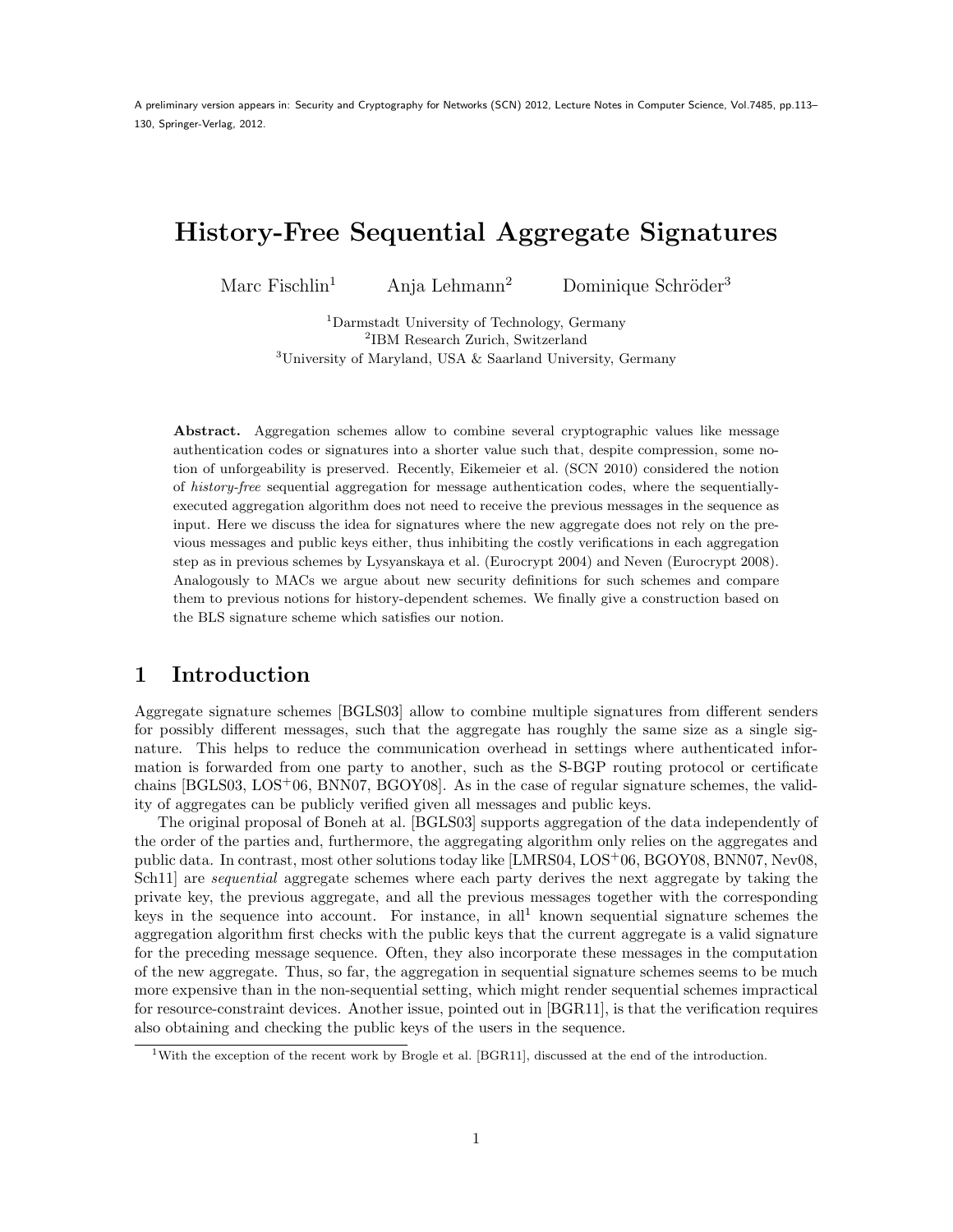#### 1.1 History-Free Sequential Aggregation

Recently, Eikemeier et al.  $[EFG^+10]$  introduced the notion of *history-freeness* in the context of aggregate MACs, which aims to preserve the "lightweight" aggregation approach from general aggregate schemes also in the sequential setting. More precisely, in a history-free MAC a new aggregate is derived only from the aggregate-so-far and the local message, but does not rely on (explicit) access to the previous messages. Note that, strictly speaking, the aggregate-so-far certainly contains some information about the previous messages; this information, however, is limited due to the size restriction for aggregates.

In this work we adopt the notion of history-freeness to the case of sequential aggregate *signatures*, only allowing the aggregate-so-far, the local message, and signing key to enter the computation, but not the previous messages and public keys in the sequence. For signatures this property is especially worthwhile, because it means that the costly signature verifications for each aggregation step are suppressed. In fact, since the security of previous schemes strongly relies on such checks, omitting them indicates the hardness of finding history-free schemes. Eikemeier et al.  $[EFG+10]$  achieve this, to some extent, for the case of MACs by using an underlying pseudorandom permutation to encrypt parts of the data. This is usually not an admissible strategy for the case of signatures.

At first, history-free sequential aggregation might seem to be the second best solution compared to non-ordered aggregation (with history-free aggregation quasi built in). However, sequential aggregation is required for many applications such as for authenticating routing information or for certificate chains, and in these applications the verifiability of the order of signing steps is usually important, whereas general aggregate schemes do not allow this. Following the terminology for multisignatures [BGOY08] we call such schemes ordered sequential-aggregate schemes. We also remark that all known sequential aggregate schemes are ordered, except for the one by Lu et al.  $[LOS^{+06}]$ , and that we usually consider history-freeness only in connection with such ordered schemes.

#### 1.2 New Security Models

Introducing the idea of history-freeness affects known security definitions for sequential signature schemes. Since the history of previously signed messages is not available to the aggregation algorithm, an adversary can now initiate aggregation chains "from the middle", without specifying how the initial message sequence looks like. The starting aggregate for such a truncated iteration does not even need to be valid, as checking the validity of the aggregate with respect to the preceding message sequence is impossible for the aggregation algorithm.

Our security notions for history-free schemes, adopted from the work by Eikemeier et al.  $[EFG^+10]$ , follow the well-known approach for (regular and aggregate) signatures that an adversary can request data via oracles and is supposed to eventually output a valid but non-trivial forgery. In the original LMRS security model for sequential aggregation with full information about preceding messages [LMRS04], the adversary is considered to win if it produces a valid aggregate for a non-trivial sequence, where trivial sequences are previously queried sequences and, since appending some iterations for controlled parties is easy for the adversary, such extended sequences thereof.

Specifying the trivial combinations in our history-free model is more delicate because the adversary now gets to query partial chains and can potentially glue several of these data together. We resolve this by following the approach of Eikemeier et al., that is, by defining a transitive closure of trivial sequences, consisting of matching combinations of (possibly many) previously seen aggregates and contributions by corrupt parties. We define two versions of this closure, depending on whether intermediate values of partial chains are available to the adversary or not, yielding two security notions (one being stronger and implying the other). Intuitively, due to the additional adversarial power, one would expect our new security models to be weaker than the original ones for sequential aggregation. Interestingly, though, both our security notions for history-freeness are strictly stronger than the security model for sequential aggregation due to Lu et al.  $[LS^{+06}]$ , but incomparable to the one of Lysyanskaya et al. [LMRS04], as we show in Section 3.3. Even more remarkably, by slightly relaxing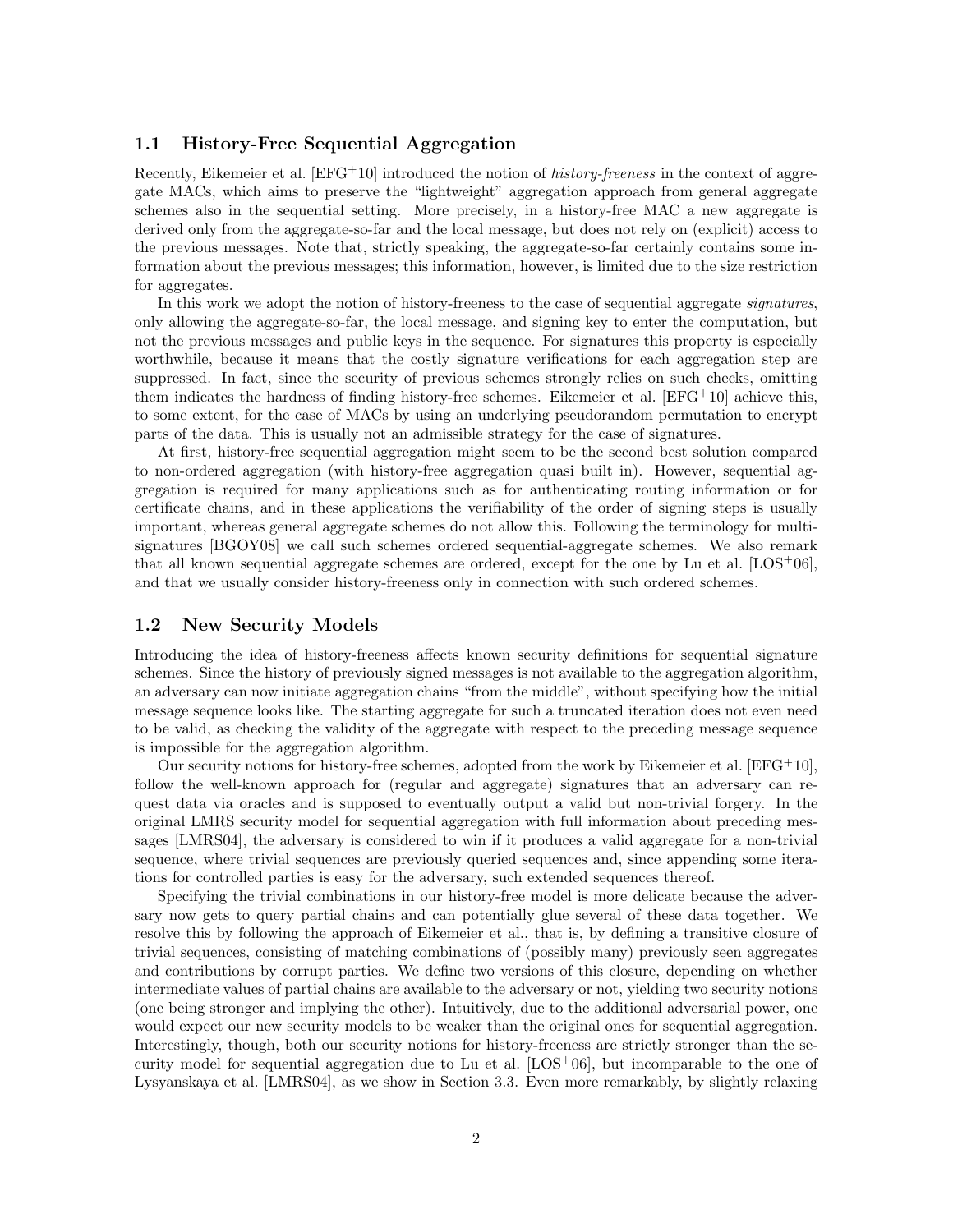the requirement for history-freeness, we can easily achieve the [LMRS04] security property (on top of our aggregation-unforgeability notion) if we simply prepend the hash value of all previous public keys and messages in the sequence to the message to be signed next. By this we get a strongly secure sequential aggregate signature which does not need verification of all preceding signatures!

We also briefly revisit the case of non-ordered aggregates. Here, adapting the idea of the closure yields strictly stronger security guarantees than in previous definitions for non-sequential schemes. Our models, both for sequential and for non-ordered schemes, reflect the resistance of aggregate schemes against "mix-and-match" attacks, where an attacker is already considered successful if it can recombine learned aggregates into a "fresh" aggregate that it has not seen before, or is able to remove parts of the aggregates. This is opposed to the common approach of reducing the unforgeability of aggregation schemes to the unforgeability of individual messages, where combining aggregates or removing a party's contribution are not deemed to be successful attacks (because they do not forge an individual signature). This is discussed for the symmetric setting in more detail in  $[EFG<sup>+</sup>10]$ . Yet, we are not aware if that high security standard can be achieved for aggregate signatures. Nonetheless, as a side effect of our approach, we point out that the scheme by Boneh et al. [BGLS03] allows attacks which are not covered by their security models. The discussion appears in Section 5.

#### 1.3 Building History-Free Schemes

We finally provide a solution meeting our requirements in Section 4. We give a construction based on the signature scheme of Boneh et al. [BLS01], which has already been successfully transformed into the BGLS scheme for non-sequential aggregation [BGLS03]. By this we derive a scheme for history-free sequential aggregation. Observe again that the resulting scheme also comes with the verifiability of the aggregation order.

Our construction chains the aggregates with the help of a collision-resistant hash function, i.e., instead of signing only the local message, we first compute the hash value of this message together with the previous aggregate.<sup>2</sup> Hence, instead of verifying a chain of signatures our aggregation algorithm only needs to compute bilinear mappings. The aggregates of our scheme are slightly larger than the ones of the original BGLS scheme and the construction satisfies our weaker security notion.

#### 1.4 Concurrent Work

Recently, Brogle et al. [BGR11] proposed a notion of sequential aggregate signatures with so-called lazy verification, resembling the idea of history-freeness as defined in  $[EFG+10]$  and also used here closely. They designed and implemented a history-free scheme based on trapdoor permutations, with a special focus on the BGPsec protocol [Lep11]. Their security model, albeit appropriate for the BGPsec case, is a relaxation of the LMRS model which is implied by (even the weaker version of) our security notion. The reason is roughly that this relaxation merely demands that the message in the forgery has not been signed by the honest user before, implying that it cannot be in the closure and therefore also constitutes a breach of security in our model. We note that the relaxed LMRS notion does not cover the class of mix-and-match attacks discussed in [EFG<sup>+</sup>10] and here. The construction in [BGR11] produces signatures proportional to the number of signers and explicitly relies on the random oracle model. In contrast, our scheme generates signatures of size independent of the number of signers, only implicitly relies on the random oracle model through the currently best proof for the underlying BLS signature scheme in the random oracle model. Our solution comes with stronger unforgeability guarantees (under reasonable cryptographic assumptions).

<sup>&</sup>lt;sup>2</sup>The tricky part here is that we do not use the aggregate as it is, but first apply the underlying bilinear mapping to it, before giving it to the hash function. This is necessary to allow verification of aggregates without seeing individual signatures and relies on specific properties of the BLS scheme.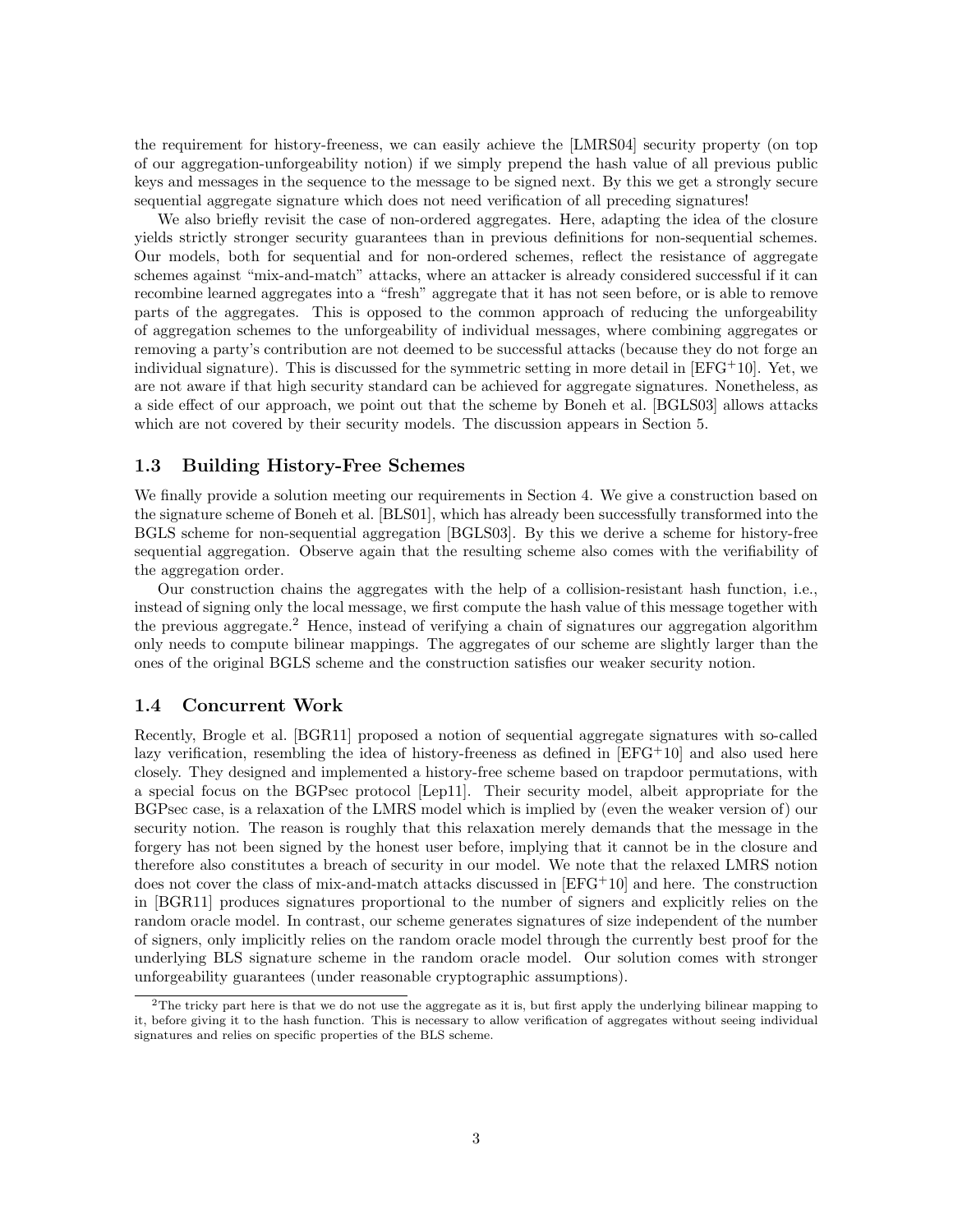### 2 Preliminaries

#### 2.1 Sequential Aggregate Signature Schemes

An aggregate signature [BGLS03] is a single signature of different signers on different messages such that this aggregate has roughly the same size as an ordinary signature. In the sequential case the aggregation algorithm gets as input a sequence of public keys  $\mathbf{pk} = (pk_1, \ldots, pk_i)$  and messages  $\mathbf{M} = (M_1, \ldots, M_i)$ , an aggregate  $\sigma'$  for this sequence, a message M and the secret signing key sk (with corresponding public key pk). It returns the new aggregate  $\sigma$  for the sequence  $\mathbf{pk}||pk :=$  $(pk_1, \ldots, pk_i, pk)$  and  $\mathbf{M} \mid M := (M_1, \ldots, M_i, M)$ . More formally:

Definition 2.1 (Sequential Aggregate Signature Scheme) A sequential aggregate signature scheme is a tuple of efficient algorithms  $SAS = (SeqKg, SeqAgg, SeqAggVf),$  where

Key Generation. SeqKg( $1^n$ ) generates a key pair (sk, pk) where pk is recoverable from sk.

- Signature Aggregation. The aggregation algorithm SeqAgg(sk, M,  $\sigma'$ , M, pk) takes as input a secret key sk, a message  $M \in \{0,1\}^*$ , an aggregate  $\sigma'$  and sequences  $\mathbf{M} = (M_1, \ldots, M_i)$  of messages and  $\mathbf{pk} = (pk_1, \ldots, pk_i)$  of public keys and computes the aggregate  $\sigma$  for message sequence  $\mathbf{M}||M = (M_1, \ldots, M_i, M)$  and key sequence  $\mathbf{pk}||pk = (pk_1, \ldots, pk_i, pk)$ . (We assume that there is a special "starting" symbol  $\sigma_0 = \emptyset$  for the empty aggregate, different from all other possible aggregates.)
- Aggregate Verification. The algorithm  $SeqAgQf(pk, M, \sigma)$  takes as input a sequence of public keys  $\mathbf{pk} = (pk_1, \ldots, pk_i)$ , a sequence of messages  $\mathbf{M} = (M_1, \ldots, M_i)$  as well as an aggregate  $\sigma$ . It returns a bit.

The scheme is complete if for any sequence of key pairs  $(sk, pk), (sk_1, pk_1), \ldots \leftarrow \text{SeqKg}(1^n)$ , for any sequence M of messages, any  $M \in \{0,1\}^*$ , for any signature  $\sigma \leftarrow \mathsf{SeqAgg}(sk, M, \sigma', \mathbf{M}, \mathbf{pk})$  with SeqAggVf(pk, M,  $\sigma'$ ) = 1 or  $\sigma' = \emptyset$ , we have SeqAggVf(pk $||pk, M||M, \sigma$ ) = 1.

Note that we do not define "pure" signing and verification algorithms but only the aggregate counterparts. We can specify such algorithms in a straightforward way via the aggregation algorithm run on the starting aggregate  $\sigma_0$ . In fact, this is often how, vice versa, the aggregation algorithm works on this empty sequence. Second, we do not put any formal restriction on the size of aggregates, in the sense that aggregates must be smaller than individual signatures. Such restrictions can be always met by first "inflating" regular signatures artificially. We thus leave it to common sense to exclude such trivial examples. Finally, throughout the paper we assume that public keys of parties are unique, say, they include the identity and a sequence number as common in certificates.

#### 2.2 LMRS Security of Sequential Aggregate Schemes

Lysyanskaya et al. [LMRS04] propose a security model for sequential aggregate signature schemes based on the chosen-key model of [Bol03, BGLS03]. The adversary gets as input a challenge public key  $pk_c$  and has access to a sequential aggregate signing oracle  $\textsf{SeqAgg}(sk_c, \dots)$  which takes a message M, an aggregate  $\sigma'$  and sequences M and pk as input and returns the new aggregate  $\sigma$ . The adversary wins if it manages to output a valid sequential aggregate signature for a sequence  $\mathbf{M}^* = (M_1^*, \ldots, M_i^*)$ under public keys  $\mathbf{p}\mathbf{k}^* = (pk_1^*, \ldots, pk_i^*)$  and  $\mathbf{p}\mathbf{k}^*$  contains the challenge key  $pk_c$  and the sequence  $(M_1^*,\ldots,M_{i_c}^*)$  with  $(pk_1^*,\ldots,pk_{i_c}^*)$  has never been queried to oracle **SeqAgg**, where  $i_c$  denotes the index of  $pk_c$  in  $\mathbf{pk}^*$ .

For the sake of distinctiveness with the unforgeability notion for regular signature schemes we call schemes being immune against such adversaries sequentially unforgeable:

**Definition 2.2** A sequential aggregate signature scheme  $SAS = (SeqKg, SeqAggVf)$  is sequentially unforgeable *if for any efficient algorithm* A the probability that the experiment  $\text{SeqForge}_{\mathcal{A}}^{\text{SAS}}$ evaluates to 1 is negligible (as a function of n), where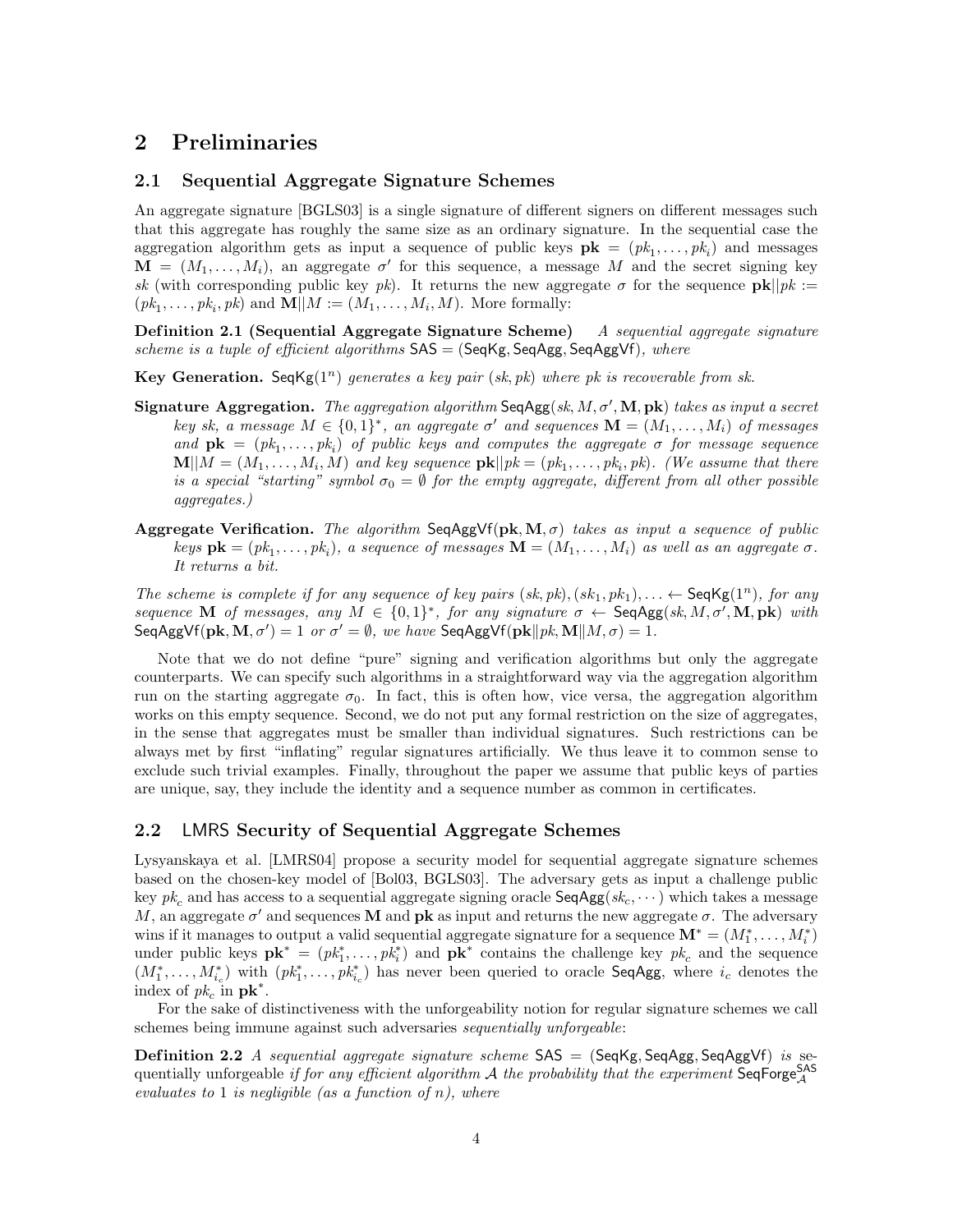$Experiment$  SeqForge $_{\mathcal{A}}^{\mathsf{SAS}}(n)$  $(\mathit{sk}_c, \mathit{pk}_c), \leftarrow \mathsf{SeqKg}(1^n)$  $(\mathbf{pk}^*, \mathbf{M}^*, \sigma^*) \leftarrow \mathcal{A}^{\mathsf{SeqAgg}(sk_c, \cdots)}(pk_c)$ Let  $i_c$  be the index of  $pk_c$  in  $\mathbf{pk}^* = (pk_1^*, \ldots, pk_\ell^*)$  and  $\mathbf{M}^* = (M_1^*, \ldots, M_\ell^*)$ .  $Return 1$  iff  $SeqAggVf(\mathbf{pk}^*, \mathbf{M}^*, \sigma^*) = 1$ and  $pk_c \in \mathbf{pk}^*$  and  $pk_i \neq pk_j$  for  $1 \leq i < j \leq \ell$  and A never queried  $\mathsf{SeqAgg}(sk_c, \dots)$  about  $(M^*_1, \dots, M^*_{i_c}), (pk^*_1, \dots, pk^*_{i_c}).$ 

# 3 Security of History-Free Sequential Signatures

#### 3.1 History-Freeness

So far, sequential aggregate schemes usually include the previous messages and public keys when deriving the new aggregate. This is a crucial disadvantage compared to the "lightweight" aggregation in non-sequential schemes, where the aggregation only depends on the previous signatures. To circumvent this issue we now apply the recently proposed notion of history-freeness  $[EEG+10]$  which restricts the input for the aggregation algorithm to the aggregate-so-far and the local message, i.e., the aggregation does not get access to the previous messages and keys. More formally:

Definition 3.1 (History-Freeness) A sequential aggregate signature scheme SAS = (SeqKg, SeqAgg, SeqAggVf) is called history-free if there exists an efficient algorithm SeqAgg<sub>hf</sub> such that SeqAgg<sub>hf</sub>( $\cdot, \cdot, \cdot$ )  $=$  SeqAgg $(\cdot, \cdot, \cdot, M, \mathbf{pk})$  for all  $M, \mathbf{pk}$ .

To save on notation we will often identify  $SeqAgg_{hf}$  with  $SeqAgg$  and simply omit  $M$ , pk from the input of SeqAgg.

Note that history-free sequential signature schemes are not the same as non-sequential aggregate signatures as defined by Boneh et al. [BGLS03]. As mentioned in the introduction, the security requirement for (history-free) sequential schemes often allows to check the order of the signers, in contrast to non-sequential schemes.

#### 3.2 Security Model

When considering history-free signature schemes the LMRS security model for sequential schemes [LMRS04] does not fully reflect the new conditions of the adversary and the desired security guarantees. This stems from the fact that in the history-free setting the previously signed messages are not available to the aggregation algorithm, which allows an adversary to trigger new aggregation chains "from the middle" without knowing the previous message sequence. To capture those attacks we modify the aggregation oracle such that it returns aggregates for sequences of messages, starting now with an arbitrary aggregate-so-far. Thus, we also incorporate some ideas of the aggregation-unforgeability notion [EFG<sup>+</sup>10] into our new model.

Aggregation-unforgeability here demands that the adversary cannot output a valid chain, unless its a trivial combination of previous aggregation queries and values by corrupt parties. An example of such a trivial combination is depicted in Figure 1, where the adversary computes the final value by simply iterating through the sequence with the help of the aggregation oracle and local computations by corrupt players. Note that each aggregation query is for a sequence of honest parties and this requires several public keys.

Attack Scenario. As in the aggregation-unforgeability model of Eikemeier et al. for aggregated MACs, we also grant the adversary in our model an aggregation oracle returning aggregates for (ordered) sets of messages. To allow reasonable aggregation queries we hand the adversary now t genuine public keys  $pk_1, \ldots, pk_t$  of initially honest parties as in [MOR01], instead of considering a single challenge key as in the chosen-key model [Bol03, BGLS03].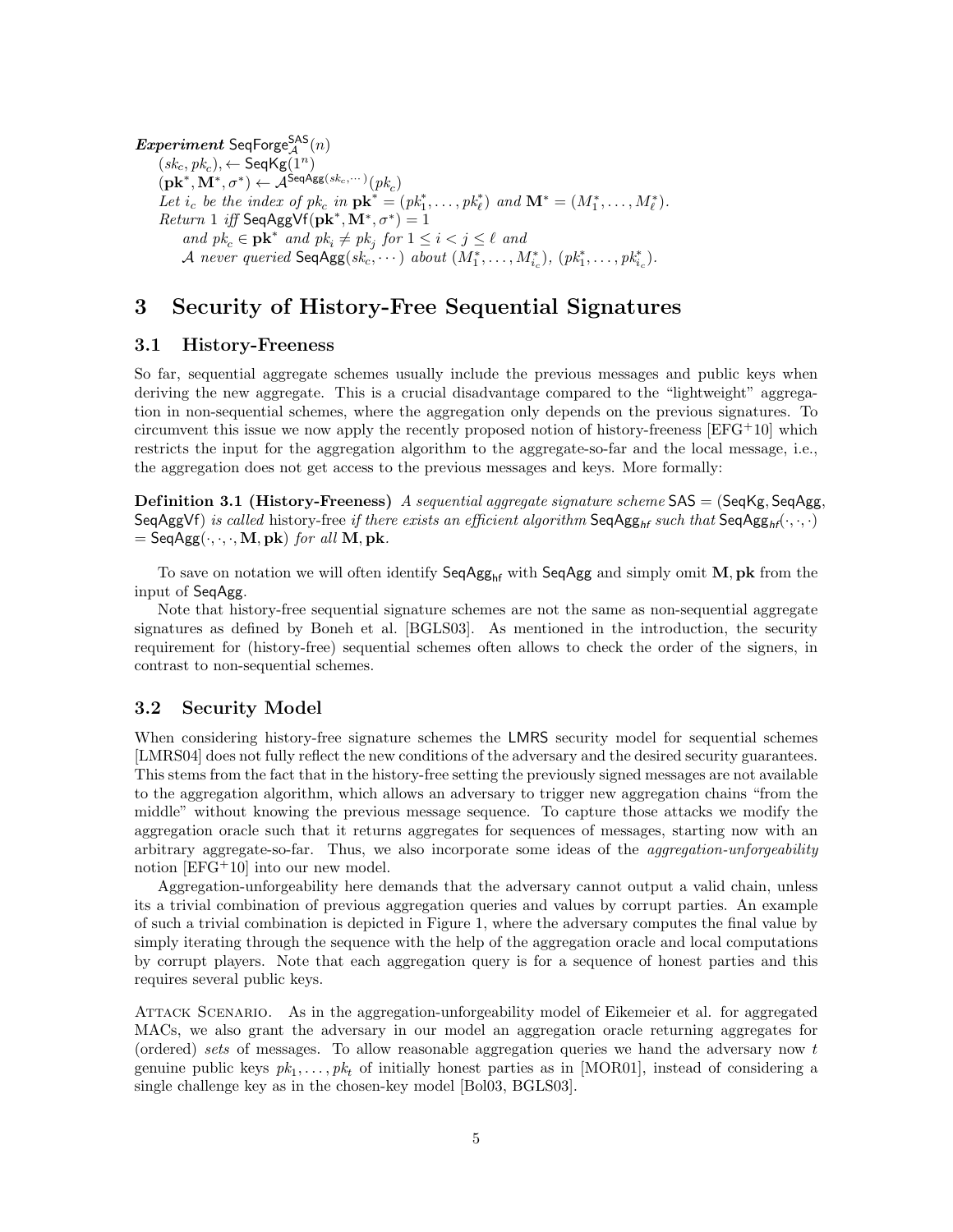

Figure 1: Example of a trivial combination of replies to aggregation queries and local computations by corrupt parties.

The adversary's attack is divided into two phases. In the first phase, the adversary has access to a corruption and a key-setting oracle, both initialized with the t key pairs  $((sk_1, pk_1) \ldots, (sk_t, pk_t))$ . By querying the corruption oracle the adversary can obtain at most  $t - 1$  secret keys of his choice. We denote by  $Q_{\text{Cor}}$  the set of corrupted keys. To model rogue-key attacks we also provide an oracle SetKey which allows the adversary to change the public key of a previously corrupted party, i.e., on input pk, pk<sup>\*</sup> the oracle replaces the public key pk of a corrupt party by pk<sup>\*</sup>. Recall that we assume that public keys must be unique. Any modifications of corrupted keys are captured by the set  $Q_{\text{Cor}}$ as well.

The adversary starts the second phase by interacting with the sequential aggregate signature oracle OSeqAgg but is denied access to the corruption or key-setting oracle in this phase (reflecting static corruptions<sup>3</sup>). On input of an aggregate-so-far  $\sigma'$ , a sequence of new messages **M** for public keys **pk** the OSeqAgg oracle checks whether all public keys in pk are distinct and belong to honest parties. If an invalid public key appears OSeqAgg answers ⊥, otherwise it responds with a new valid aggregate  $\sigma$  derived by running the aggregation algorithm stepwise for all input data. We remark that the aggregation oracle only aggregates for honest parties, i.e., where the corresponding keys were neither corrupted nor modified; for corrupt players the adversary, holding the secret key, must add the values herself.

Eventually the adversary A halts, outputting a tuple  $(\mathbf{pk}^*, \mathbf{M}^*, \sigma^*)$ . The forgery must be valid according to our definition of history-free sequential aggregate signature schemes. In addition, the signature must be non-trivial which is quantified by defining the closure of all query/answer pairs of A. Here, we denote by  $Q_{\mathsf{Seq}}$  the set of all query/answer tuples  $((\sigma', \mathbf{M}, \mathbf{pk}), \sigma)$  that occur in  $\mathcal{A}$ 's interaction with the OSeqAgg oracle. Recall that  $Q_{\text{Cor}}$  denote the sets of all keys that were corrupted and possibly modified by the adversary. The closure contains all admissible combinations of aggregated data for the queried sequences together with all possible values by corrupted parties.

Closure. For history-free sequential aggregate signatures, defining the closure is more complex as in the general case that we discuss in Section 5. Here, an adversary can query partial chains and later possibly combine several of them by using corrupted keys or chains with matching starting/end points. Thus, we define the closure recursively through a function  $Triivial_{Q_{Seq},Q_{Cor}}$  which, for parameters  $(\mathbf{pk}, \mathbf{M}, \sigma)$  describes all sequences that can be derived trivially starting from message sequence M and aggregate-so-far  $\sigma$ , i.e., where one can append (recursively expanded) trivial sequences via aggregation queries or local computations by corrupt players. For example, if we have an aggregation query  $(\sigma_0, \mathbf{pk}, \mathbf{M})$  with answer  $\sigma$  in  $Q_{\mathsf{Seq}}$  and another query  $(\sigma, \mathbf{pk}', \mathbf{M}')$  with the answer from the first query as the starting aggregate, then the sequence  $(\mathbf{pk}||\mathbf{pk}',\mathbf{M}||\mathbf{M}')$  is in the trivial set. So is any extension of this sequence for corrupt players. We note that, if the final aggregate of a chain and the starting aggregate do not match, then the combined sequence is not in the closure, neither are subsequences of previous queries (unless either sequence appears in another query).

The closure is then defined to contain all trivial sequences starting from the information available to the adversary at the beginning, namely, the empty message sequence, the starting key  $pk_0 = \emptyset$  and

<sup>&</sup>lt;sup>3</sup>We observe that the standard strategy to lift security against static corruptions to security against adaptive corruptions by guessing the right "target" key in advance does not work in our setting, as our security notion relies on multiple honest users.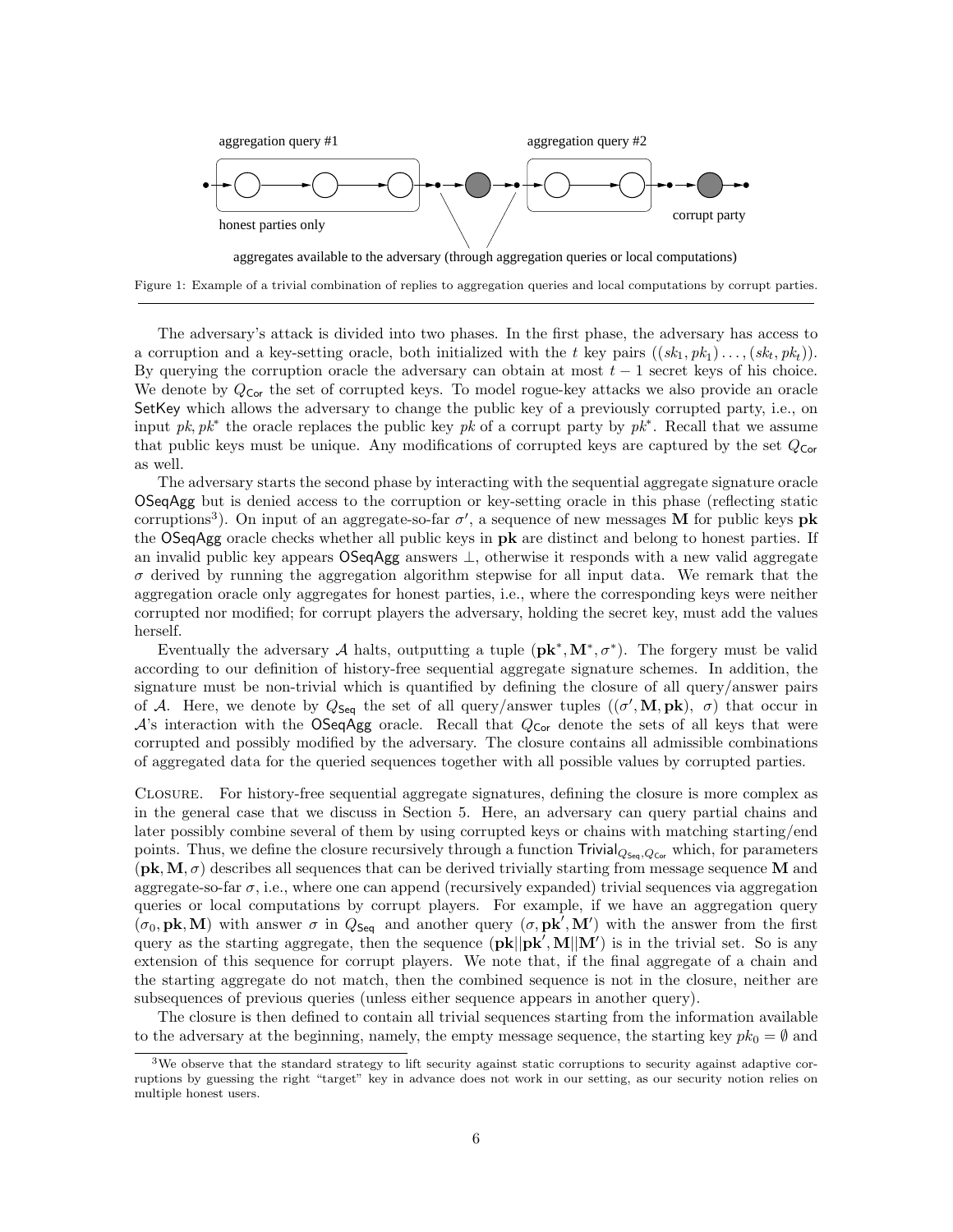the starting tag  $\sigma_0 = \emptyset$ . Note that the closure here is now a set of tuples where each tuple represents a sequential aggregation.

**Definition 3.2 (Sequential Closure of A's queries)** Let  $Q_{\text{Cor}}$  and  $Q_{\text{Seq}}$  be the sets corresponding to the different oracle responses and let  $Trivial_{Q_{Seq},Q_{Cor}}$  be a recursive function of trivial combinations defined as

$$
\begin{aligned} \text{Trivial}_{Q_{\mathsf{Seq}}, Q_{\mathsf{Cor}}}(\mathbf{pk}, \mathbf{M}, \sigma) \\ &:= \; \{(\mathbf{pk}, \mathbf{M})\} \cup \bigcup_{\substack{((\sigma, \overline{\mathbf{M}}, \overline{\mathbf{pk}}), \overline{\sigma}) \in Q_{\mathsf{Seq}}} \qquad \qquad \text{Trivial}_{Q_{\mathsf{Seq}}, Q_{\mathsf{Cor}}}(\mathbf{pk} || \overline{\mathbf{pk}}, \mathbf{M} || \overline{\mathbf{M}}, \overline{\sigma}) \\ &\cup \bigcup_{\substack{\forall \overline{M}, \overline{\sigma} \\ \wedge p k_i \in Q_{\mathsf{Cor}}} \qquad \qquad \text{Trivial}_{Q_{\mathsf{Seq}}, Q_{\mathsf{Cor}}}(\mathbf{pk} || p k_i, \mathbf{M} || \overline{M}, \overline{\sigma}) \,. \end{aligned}
$$

The closure Closure of A's queries  $Q_{\text{Seq}}$  and  $Q_{\text{Cor}}$  is then defined by recursively generating the trivial combinations starting from the empty tuple as described above:

$$
\mathsf{Closure}(Q_{\mathsf{Seq}},Q_{\mathsf{Cor}}) := \mathsf{Trivial}_{Q_{\mathsf{Seq}},Q_{\mathsf{Cor}}}(\emptyset,\emptyset,\emptyset).
$$

As an example consider an attack on a regular (non-aggregate) signature scheme, with a single honest party and no corrupt players. Then the closure contains all queries to the signing oracle and renders these values as trivial. Note that we do not treat the case of concatenating answers for the same public key in any special way.

A more important example are the mix-and-match attacks in which the adversary sees several aggregation chains (of honest parties) but is able to combine them into a new sequence. This new sequence would then be not in the closure and thus constitute a legitimate forgery attempt. In other words, any secure scheme according to our notion must prevent such mix-and-match attacks.

Aggregation Unforgeability. With the definition of the sequential closure, we propose the following security model for history-free sequential aggregate signatures.

**Definition 3.3 (Aggregation Unforgeability)** A history-free sequential aggregate signature scheme  $SAS = (SeqKg, SeqAgg, SeqAggVf)$  is aggregation-unforgeable if for any efficient algorithm A (working in modes CORRUPT, FORGE) the probability that the experiment  $\text{SeqForge}_{\mathcal{A}}^{\text{SAS}}$  evaluates to 1 is negligible (as a function of n), where

 $Experiment$  SeqForge $_A^{\mathsf{SAS}}(n)$  $(sk_1, pk_1), \ldots, (sk_t, pk_t) \leftarrow \mathsf{SeqKg}(1^n)$  $\mathbf{K}' \leftarrow ((sk_1, pk_1), \ldots, (sk_t, pk_t))$  $\mathsf{st} \leftarrow \mathcal{A}^{\mathsf{Corrupt}(\mathbf{K}'),\cdot),\mathsf{SetKey}(\mathbf{K}',\cdot,\cdot)}(\mathrm{CORRUPT},\allowbreak \allowbreak pk_1,\allowbreak \ldots \allowbreak pk_t)$  $//$  it is understood that  $A$  keeps state st Let  $K$  be the set of the updated keys of all parties  $(\mathbf{pk}^*, \mathbf{M}^*, \sigma^*) \leftarrow \mathcal{A}^{\mathsf{OSeqAgg}(\mathbf{K}, \cdots)}(\text{FORGE}, \mathsf{st})$ Return 1 iff  $pk_i \neq pk_j$  for all  $i \neq j$  and  $SeqAggVf(\mathbf{pk}^*, \mathbf{M}^*, \sigma^*) = 1$  and  $(\mathbf{pk}^*, \mathbf{M}^*) \notin \mathsf{Closure}(Q_{\mathsf{Seq}}, Q_{\mathsf{Cor}}).$ 

RELAXED SECURITY NOTION. Our definition is very demanding in the sense that prefixes of aggregation sequences are considered to be non-trivial. In particular, this means that intermediate values in such a chain cannot be available to the adversary, or else successful attacks according to our model are straightforward. This model corresponds to the case that the forwarded data between honest parties are for instance encrypted.

Regarding existing sequential aggregate signature schemes like [LMRS04], all intermediate signatures that appeared in the computation of the final aggregate can be re-obtained by simply verifying the aggregate signature, since the verification algorithm "peels off" the aggregate. Thus, we also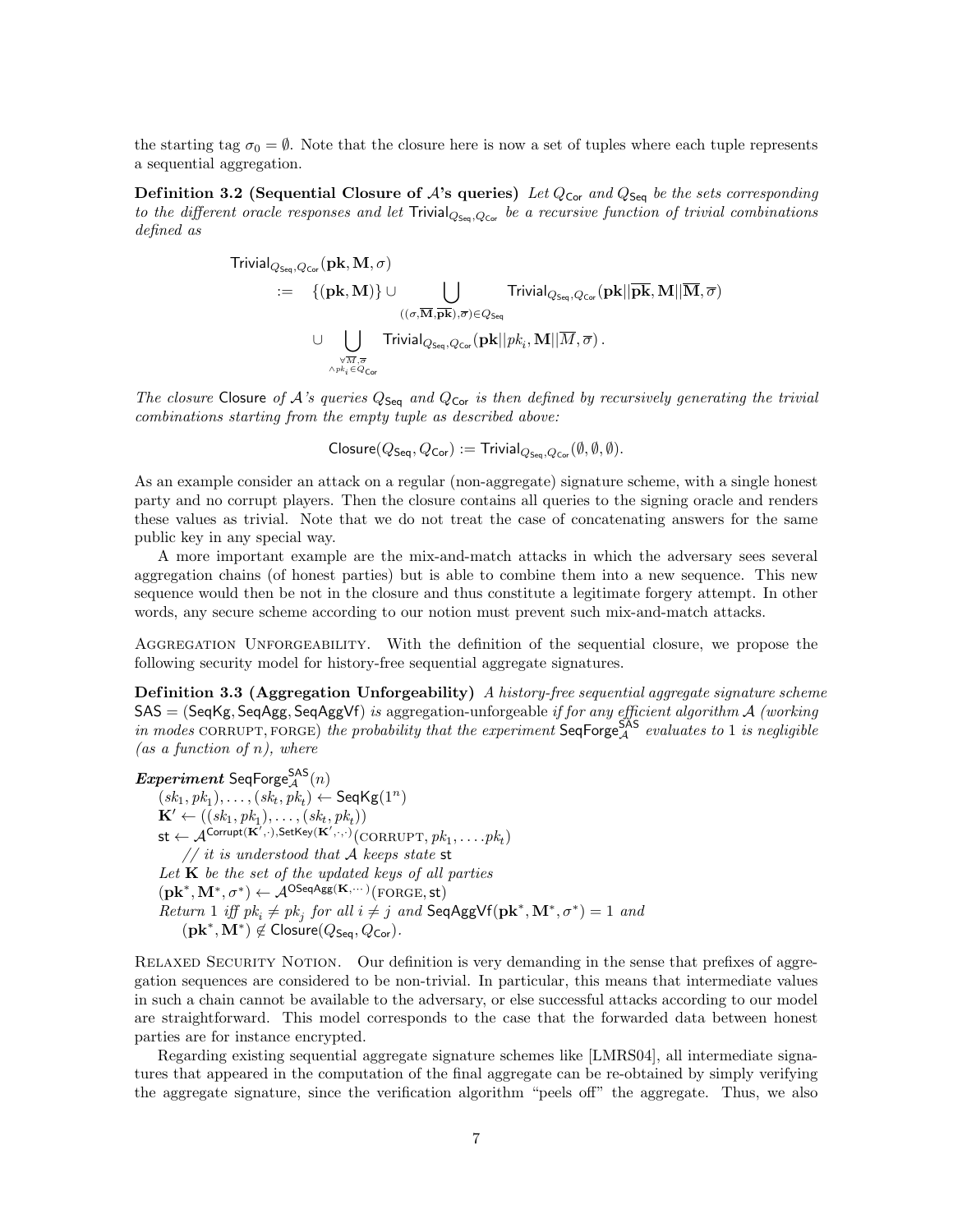

aggregates available to the adversary (through aggregation queries or local computations)

Figure 2: Relaxed Security Notion: In comparison to the stronger notion (Figure 1) the adversary can only make aggregation queries of length 1. The closure potentially allows more combinations now and thus rules out more sequences as trivial.

propose a relaxed definition of history-free unforgeability that takes the possibility of obtaining the intermediate signatures into account, inciting the name mezzo aggregation unforgeability.

We also remark that a simple approach like having the first party in a sequence create some unique identifier or nonce, which is used by all subsequent players, usually does not facilitate the design of schemes because the adversary can always put a corrupt player upfront. Similarly to the case of non-ordered aggregation we can have a solution with counters or time stamps but this again requires synchronization between the parties.

We can easily cast the weaker notion in our model by allowing only aggregation queries for sequences of length one, i.e., where the adversary has to compute longer chains itself by iterating through the sequence manually. Clearly, this adversary is a special case of our adversary above and the security guarantee is therefore weaker (in other words, the closure now contains more trivial elements). It is also very easy to prove this formally by considering a scheme where the new aggregate contains the previous aggregate. For the stronger notion this allows to obtain a valid aggregate of a prefix easily, whereas for the weaker notion the extra aggregate is already been input by the adversary and thus provides no additional information. The difference between the models is depicted in Figure 2.

**Definition 3.4 (Mezzo Aggregation Unforgeability)** A history-free sequential aggregate signature scheme  $SAS = (SeqKg, SeqAgg, SeqAggVf)$  is mezzo aggregation-unforgeable if it is aggregationunforgeable for any efficient algorithm  $A$  that only calls oracle  $OSeqAgg$  for sequences of length one.

We note that mix-and-match attacks are still ruled out by the above definition. For this observe that any "manually iterated" sequence can only interfere with other sequences if intermediate signatures collide. Such collisions are, however, unlikely and can only happen with negligible probability. Else, such collisions would easily allow to forge individual signatures of honest parties and would constitute a successful forgery in the above sense.

#### 3.3 Relationship to the LMRS-Model

It is easy to see that our security model is strictly stronger than the one by Lu et al.  $[LOS^+06]$  because successful attacks according to their definition involve individual forgeries for fresh messages against a single challenge key (which thus cannot belong to our closure). At the same time their approach does not allow to verify the order of aggregation steps, whereas changing the order constitutes a successful attack according to our definition. We therefore focus on the comparison to the LMRS-model.

On one hand our model gives the adversary more power than in the LMRS-model for secure sequential aggregation, because it does not need to specify the starting message sequence for aggregation queries. On the other hand we allow the adversary less freedom when it comes to values of corrupt players in the forgery attempt. Hence, the possibilities in the attack are somewhat compensated for and this makes the models incomparable, as we show by the following separating examples.

The ideas of the separating examples are given in Figure 3. The left part of the figure shows an attack which is defined as trivial in our model but constitutes a break in the LMRS model. Indeed, it seems that in the history-free setting the adversary can always find "bad" keys for corrupt parties which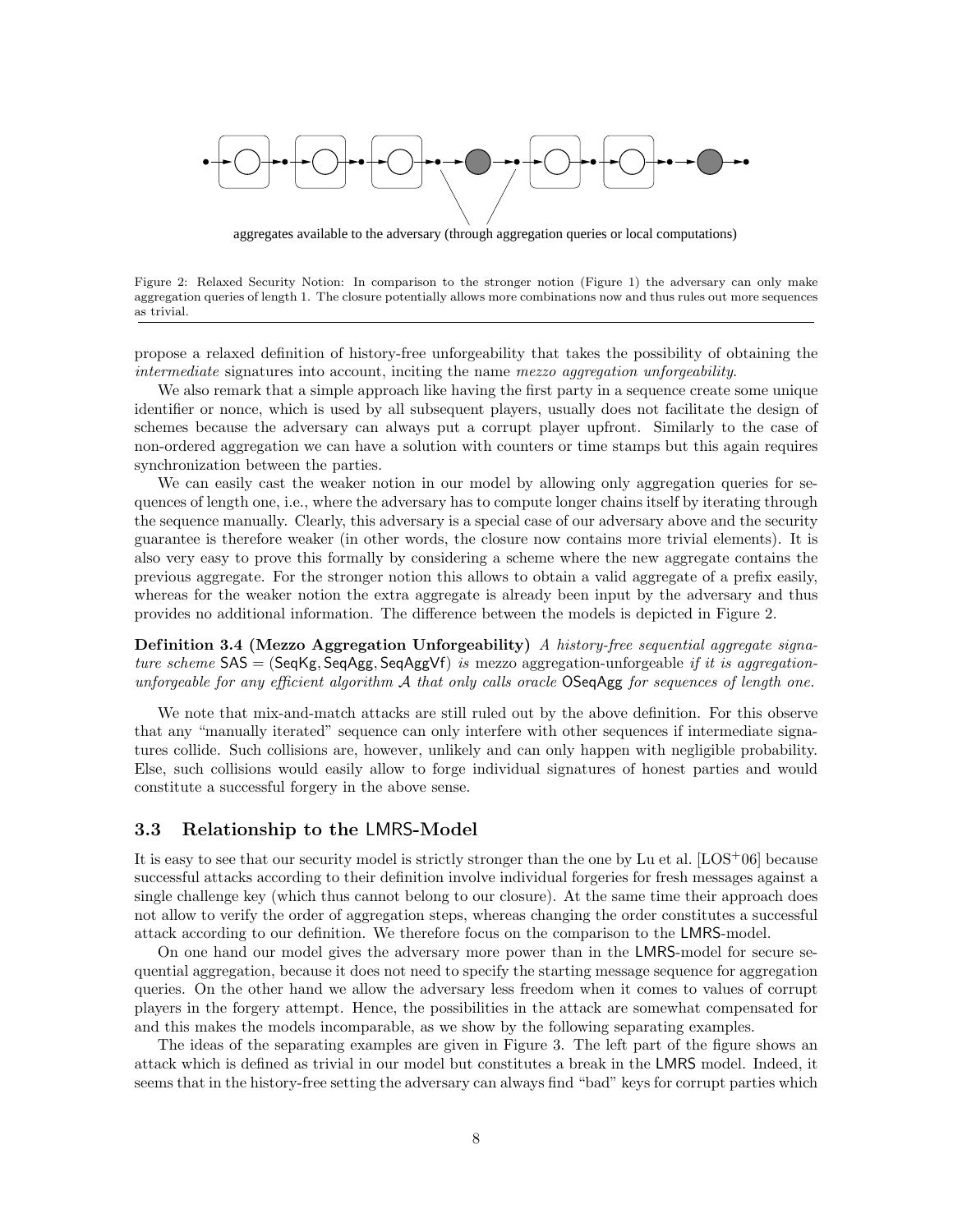

Figure 3: Comparison of the LMRS security model and our (strong) model: Prepending any values by corrupt parties is not considered a successful attack in our model (left part), whereas branching into a different sequence from some intermediate value is not considered a successful attack in the LMRS model (right part).

enable collisions on the intermediate values. Since the information about the starting sequence then does not enter the further computations preventing such attacks in our setting seems impossible. The right side shows a successful attack in our model which takes advantage of a prefix of an aggregation subsequence; this is by definition not a successful attack in the LMRS model. A similar separation holds for our relaxed notion. We discuss these cases in more detail in Appendix A.

Adding LMRS Security to (Mezzo) Aggregation Unforgeability. We briefly discuss how to add the LMRS security property to our (mezzo) aggregation unforgeability, if now all preceding public keys pk and messages M in a sequence are known. The idea is to use a collision-resistant hash function h and, for each signature creation, to prepend the hash value  $c = h(\mathbf{pk}, \mathbf{M})$  to the message to be signed. For verification one does the same. Note that, while this is formally not a history-free scheme anymore, signing still does not require verification of preceding signatures.

Aggregation unforgeability still holds in the modified scheme if we consider each hash value to be an integral part of the message to be signed. But the collision resistance of the hash function  $h$  now also ensures LMRS security, because we can assume that all hash values of sequences are unique. This implies that in an LMRS forgery attempt the message with the prepended hash value has not been signed by the honest user in question (either the prefix is new and thus the hash value, or the message in combination with this sequence is). This means that the forgery sequence is not in the closure and would thus constitute a breach of (mezzo) aggregation unforgeability.

### 4 Construction

We derive a history-free sequential aggregate signature scheme based on the BLS signature scheme that is secure in the random oracle model [BLS01]. This scheme has already been successfully applied to derive the non-sequential BGLS aggregate signature scheme [BGLS03]. Below we assume that we have an efficient, non-degenerate bilinear map  $e : \mathbb{G}_1 \times \mathbb{G}_2 \to \mathbb{G}_3$  for system-wide available groups, where  $g_1$  is a generator of  $\mathbb{G}_1$  and  $g_2$  is a generator of  $\mathbb{G}_2$ . We assume that  $\mathbf{e}(\cdot, g_2)$  is one-to-one. Also, let  $H: \{0,1\}^* \mapsto \mathbb{G}_1$  be a public hash function.

In the BLS signature scheme the key generation algorithm  $\text{Kg}(1^n)$  picks an element  $x \leftarrow \mathbb{Z}_p$  at random and computes  $v \leftarrow g_2^x$ . It returns  $(pk, sk) \leftarrow (v, x)$ . The signing algorithm Sign $(x, M)$  takes as input a message  $M \in \{0,1\}^*$  and a secret key x. It computes  $\sigma \leftarrow H(M)^x$  and returns the signature  $\sigma \in \mathbb{G}_1$ . The verification algorithm  $\mathsf{Vf}(v, M, \sigma)$  outputs 1 iff  $\mathbf{e}(\sigma, g_2) = \mathbf{e}(H(M), v)$ .

#### 4.1 Construction based on BLS Signatures

The idea of our construction is as follows. We let the signer build a link between all previous all signatures by linking them through a hash chain. That is, in each aggregation step the signer receives the aggregate-so-far  $(\sigma', p k', c', s')$ , consisting of an aggregate  $\sigma'$ , the public key  $p k'$  of the preceding signer, a hash chain value  $c'$  and the non-aggregated signature  $s'$  of the preceding party. The signer first checks that s' is a valid signature under  $pk'$  for c' and, if so, it extends the hash chain via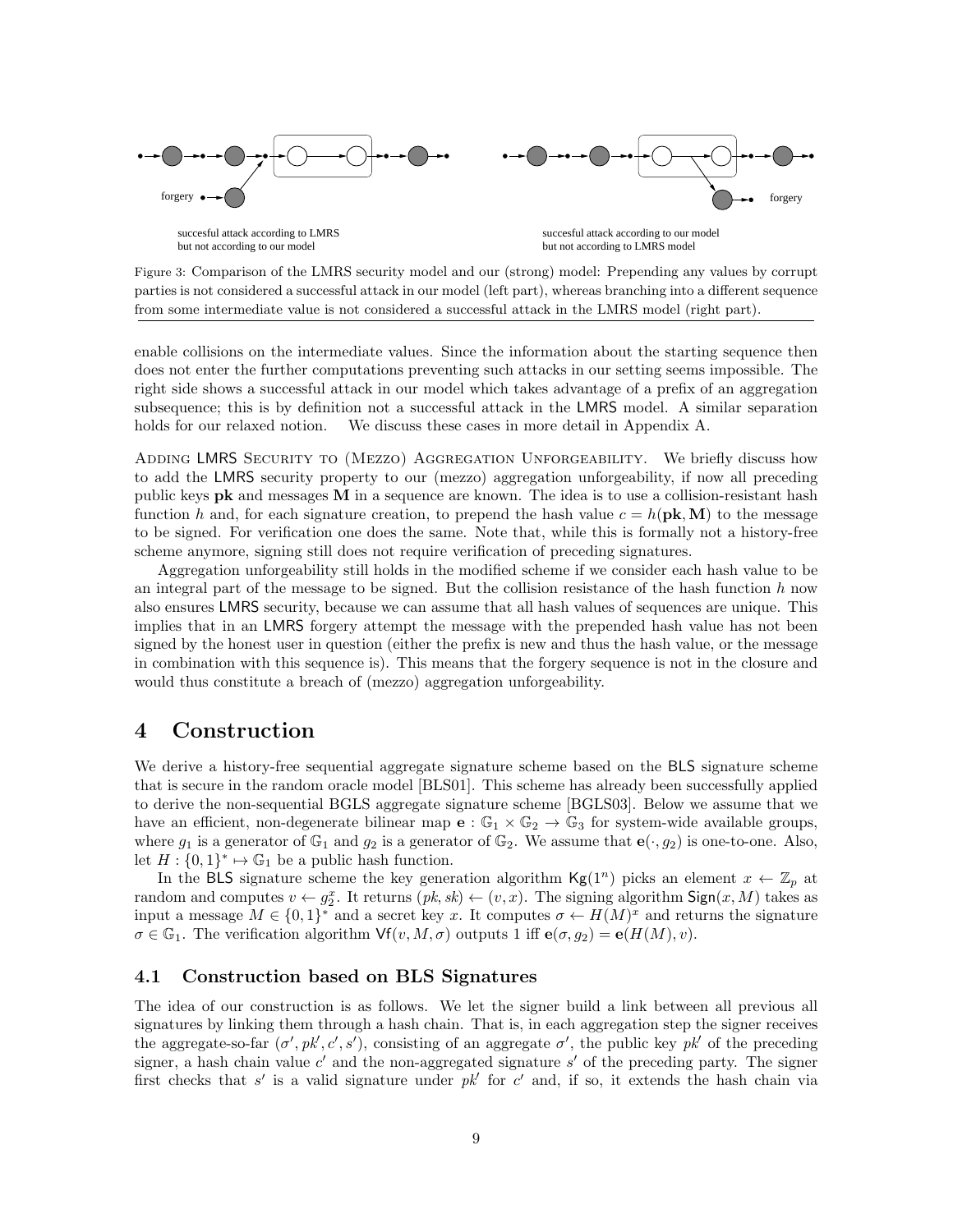$c \leftarrow h(\mathbf{e}(\sigma', g_2), M, pk', c')$  for its message M. Note that using the value under the bilinear mapping instead of  $\sigma'$  is necessary for the verification the whole sequence without knowing the individual aggregates and is a specific property of the BLS scheme. The signer next computes a non-aggregated signature s for c and aggregates s to  $\sigma'$  to derive  $\sigma$ , and finally forwards  $(\sigma, pk, c, s)$  to the next signer.

**Construction 4.1** Let  $DS = (Kg, Sig, Vf)$  be the BLS signature scheme and  $h: \{0,1\}^* \mapsto \{0,1\}^n$  be a hash function. Define the following efficient algorithms:

Key Generation. The key generation algorithm is identical to Kg.

- Sequential Signature Aggregation. Algorithm SeqAgg gets as input a pair of keys (sk, pk) =  $(x, v)$ , a message  $M \in \{0, 1\}^*$ , and a sequential aggregate signature  $(\sigma', pk', c', s')$ . The algorithm sets  $c \leftarrow h(\mathbf{e}(\sigma', g_2), M, pk', c')$ , where  $\mathbf{e}(\emptyset, g_2) = 1$  by definition, checks that  $\mathsf{Vf}(pk', c', s') = 1$ or that  $pk, c', s' = \emptyset$  are the starting symbols, and stops if not. Else it computes the signature  $s = H(c)^x \leftarrow$  Sig(sk, c) on c and the value  $\sigma \leftarrow \sigma' \cdot s$ . It outputs the sequential aggregate signature  $(\sigma, pk, c, s).$
- Aggregate Verification. The input of algorithm SeqAggVf(pk,  $M, \sigma$ ) is a sequence of public keys  $\mathbf{pk} = (pk_1, \ldots, pk_\ell)$ , a sequence of messages  $\mathbf{M} = (M_1, \ldots, M_\ell)$  as well as an aggregate  $\sigma$  (with  $pk, c, s$ ). It parses  $pk_i = g_2^{x_i}$ , sets

$$
c_0 \leftarrow \emptyset
$$
 and  $p k_0 \leftarrow \emptyset$  and  $c_i \leftarrow h\left(\prod_{j=0}^{i-1} \mathbf{e}(H(c_j), p k_j), M_i, p k_{i-1}, c_{i-1}\right)$ 

 $for i = 1, \ldots, \ell,$  where  $\mathbf{e}(H(\emptyset), pk_j) = 1$  by definition, and outputs 1 if

$$
\mathbf{e}(\sigma, g_2) = \prod_{i=1}^{\ell} \mathbf{e}(H(c_i), g_2^{x_i}).
$$

Completeness follows inductively, as for honest parties each intermediate aggregate  $\sigma_i$  is a valid signature for  $c_1, \ldots, c_i$  and therefore the next output also satisfies  $\mathbf{e}(\sigma_i, g_2) = \mathbf{e}(H(c_j), g_2^{x_i})$ .

#### 4.2 Security

Our security proof basically follows by reduction to the security to the BLS signature scheme and the collision resistance of h. We note that we do not explicitly rely on the random oracle model, only implicitly through the (currently best) security proof for the BLS scheme. Instead, we could give a straight reduction to the co-Diffie-Hellman problem [BLS01], but then we would need to program the random oracle. The main idea of the proof is that we either break the underlying BLS scheme (in case  $\mathbb{C}^*$  computed in the verification of the adversary's forgery attempt contains a new value  $c_i^*$ ), or that the adversary has to forge a (regular) signature for an honest party or to find a collision for h (if all values in  $\mathbb{C}^*$  have appeared during the attack).

Theorem 4.2 Let h be a collision-resistant hash function. If the BLS signature scheme is unforgeable, then the scheme defined in Construction  $4.1$  is a history-free, mezzo aggregation-unforgeable sequential aggregate signature scheme.

*Proof.* We prove this theorem assuming towards contradiction that there exists an adversary  $A$ breaking aggregation-unforgeability with non-negligible probability  $\epsilon(n)$ . Assume that this adversary eventually outputs a valid forgery  $\mathbf{M}^*, p k^*$  and  $\sigma^*$ . Let  $\mathbf{C}^* = (c_1^*, \ldots, c_{\ell}^*)$  denote the values derived during the verification, and assume that the sequence M<sup>∗</sup> does not belong to the closure.

If the probability that the adversary  $A$  succeeds and there is some  $c_i^*$  for an honest party which has never been queried to an aggregation query for this party, then we can break the underlying aggregate signature scheme. To this end we construct an algorithm  $\beta$  (receiving a challenge key and having access to a signature oracle for this key) as follows: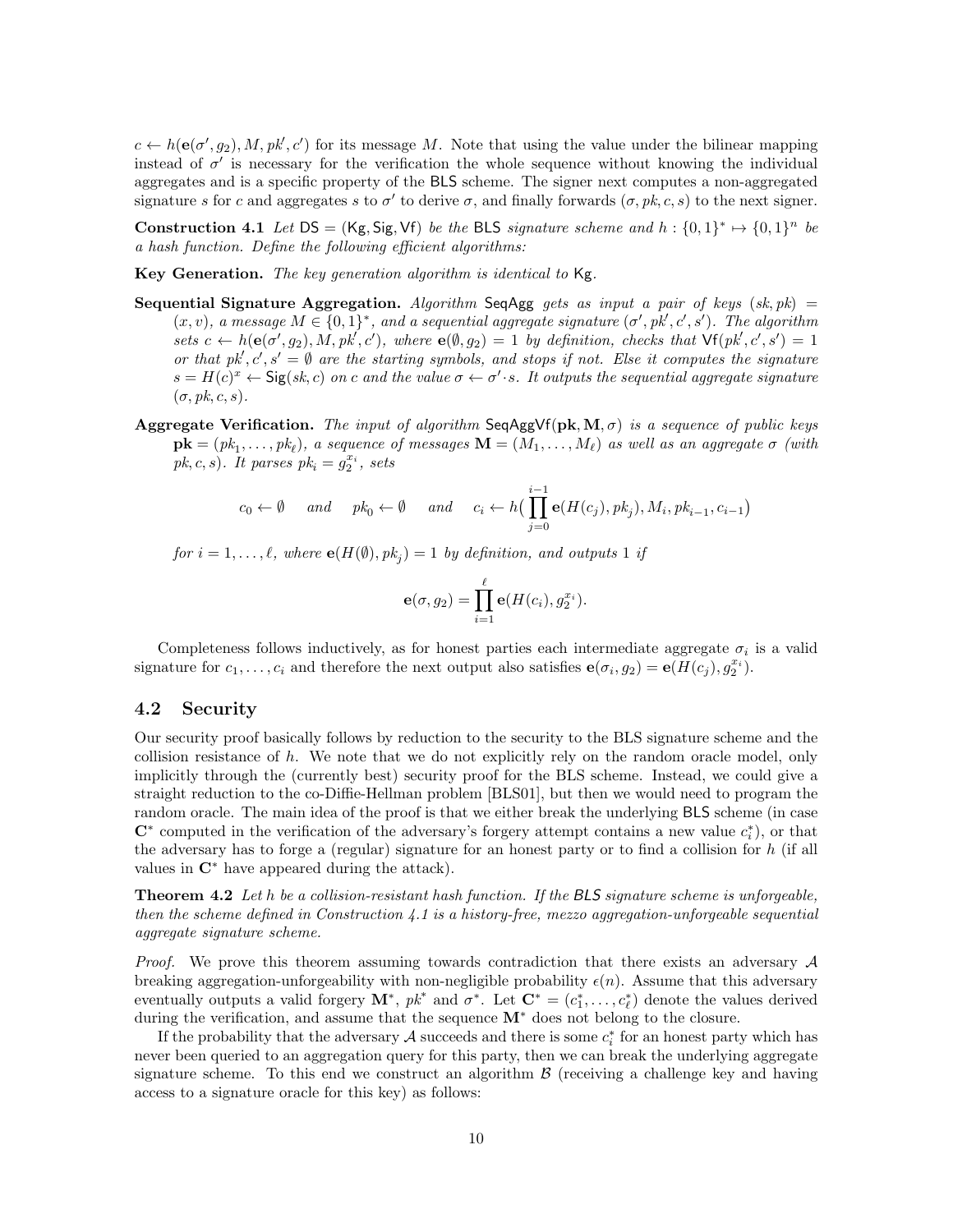- Setup. Algorithm B gets as input a public key  $pk_c$ , it picks  $t-1$  key pairs  $(sk_i, pk_i$ ) ← SeqKg(1<sup>n</sup>) and inserts the key  $pk_c$  at a random position,  $\mathbf{pk} \leftarrow (pk_1, \ldots, pk_{j-1}, pk_c, pk_{j+1}, \ldots, pk_t)$ . B simulates A in a black-box way on input **pk** (if we assume H to be a random oracle then B grants A direct access to  $H$ ).
- Key Oracles. During the simulation,  $A$  is allowed to corrupt keys and to change them. If  $A$  invokes the corruption oracle Corrupt(sk, ·) on input pk, then B returns  $sk_i$  if  $pk_i = pk$ , for some  $i \in$  $\{1, \ldots, t\} \setminus j$ , and otherwise failed. In the case that A wishes to substitute a certain public key  $pk \in \mathbf{pk}$  and queries its key-modification oracle  $\mathsf{SetKey}(\mathbf{sk}, \cdot)$  about a pair  $(pk, pk')$ , then B sets  $pk_i = pk'$  if  $pk_i = pk$  for an index  $i \in \{1, ..., t\} \setminus j$ . It returns succ if such a public key exists and substitution succeeded, otherwise failed.
- **Aggregate Signing.** Whenever  $\mathcal A$  asks the aggregate signing oracle SeqAgg to build a new sequential aggregate signature for an aggregate-so-far  $\sigma'$ , a message M, and a public key pk, algorithm  $\mathcal B$ answers this query in the following way. It first checks if the public key  $pk$  has never been corrupted nor substituted (if so, it returns  $\perp$ ). Adversary B either computes the aggregate invoking its external signing oracle (in the case where  $pk = pk_c$ ), or else by executing the signing algorithm itself (for the corresponding secret key  $sk$ ). In both cases all other steps of the aggregation algorithm besides the signing step can be computed easily.  $\beta$  outputs the full aggregate to  $A$ .
- **Output.** At the end of the simulation A outputs a tuple  $(M^*, p\mathbf{k}^*, \sigma^*)$ . Algorithm B computes  $\mathbf{C}^*$ as in the description of the verification procedure and returns these values together with  $\mathbf{p}\mathbf{k}^*$ and  $\sigma^*$ . Algorithm B checks if  $pk_c \in \mathbf{pk}^*$  and, if so, computes the values  $c_i^*$  as for verification, and outputs  $c_c^*$  together with  $\sigma^* \cdot \prod_{i \neq c} H(c_i)^{-x_i}$  as the signature (for the known secret keys  $x_i$ belonging to the other parties in  $\mathbf{pk}^*$ ).

For the analysis note that, in the case that some new  $c_i^*$  for some honest party is in  $\mathbb{C}^*$  our algorithm B loses only a factor  $1/t$  for guessing the right public key. But then, for a valid forgery of A we have  $e(\sigma^*, g_2) = \prod_{i=1}^{\ell} e(H(c_i^*), g_2^{x_i})$ . Dividing out  $\prod_{i \neq c} H(c_i^*)^{x_i}$  of  $\sigma^*$  yields  $e(\sigma^* \cdot \prod_{i \neq c} H(c_i^*)^{-x_i}, g_2)$  $e(H(c_c^*), pk_c)$  and therefore a valid forgery for the BLS scheme under public key  $pk_c$ . Hence, this case of A winning cannot have non-negligible probability.

Next assume that all the  $c_i^*$ 's of honest parties have appeared in aggregation requests before (and are answered without failure), but  $A$  still wins. In the forgery attempt consider the leftmost honest party at position i such that the leading sequence  $(M_1^*, \ldots, M_i^*)$  of  $\mathbf{M}^*$  does not lie in the closure. Since we assume that  $c_i^*$  has appeared in some aggregation query to party i before, we must have a query  $(\sigma', p k', c'), M$  with

$$
h(\mathbf{e}(\sigma', g_2), M, pk', c') = c_i^* = h(\prod_{j
$$

By the collision-resistance of h we conclude that  $M = M_i^*$ ,  $pk' = pk_{i-1}$  and  $c' = c_{i-1}^*$  and  $e(\sigma', g_2) =$  $\prod_{j. By assumption, the leading sequence  $(M_1^*, \ldots, M_i^*)$  is not in the closure. There$ are three cases:

- Our "target" party at position i is the first one in the sequence  $(M_1^*, \ldots, M_i^*)$ , i.e.,  $i = 1$ . Since it then only computes an aggregate if  $\sigma'$ ,  $pk'$ ,  $c' = \emptyset$  we derive the contradiction that the sequence is in fact in the closure, due to the aggregation query  $(\sigma', p k', c')$ ,  $M = M_i^*$  yielding  $c_i^*$ . This, however, contradicts our assumption.
- Assume that there is a corrupt party at position  $i 1$  in the forgery sequence. Then, by construction and since party i is the leftmost with the sequence  $(M_1^*, \ldots, M_i^*)$  not being in the closure, the sequence including the corrupt party must be in the closure (all subsequences must already be in the closure by assumption). But then the query triggering the appearance of  $c_i^*$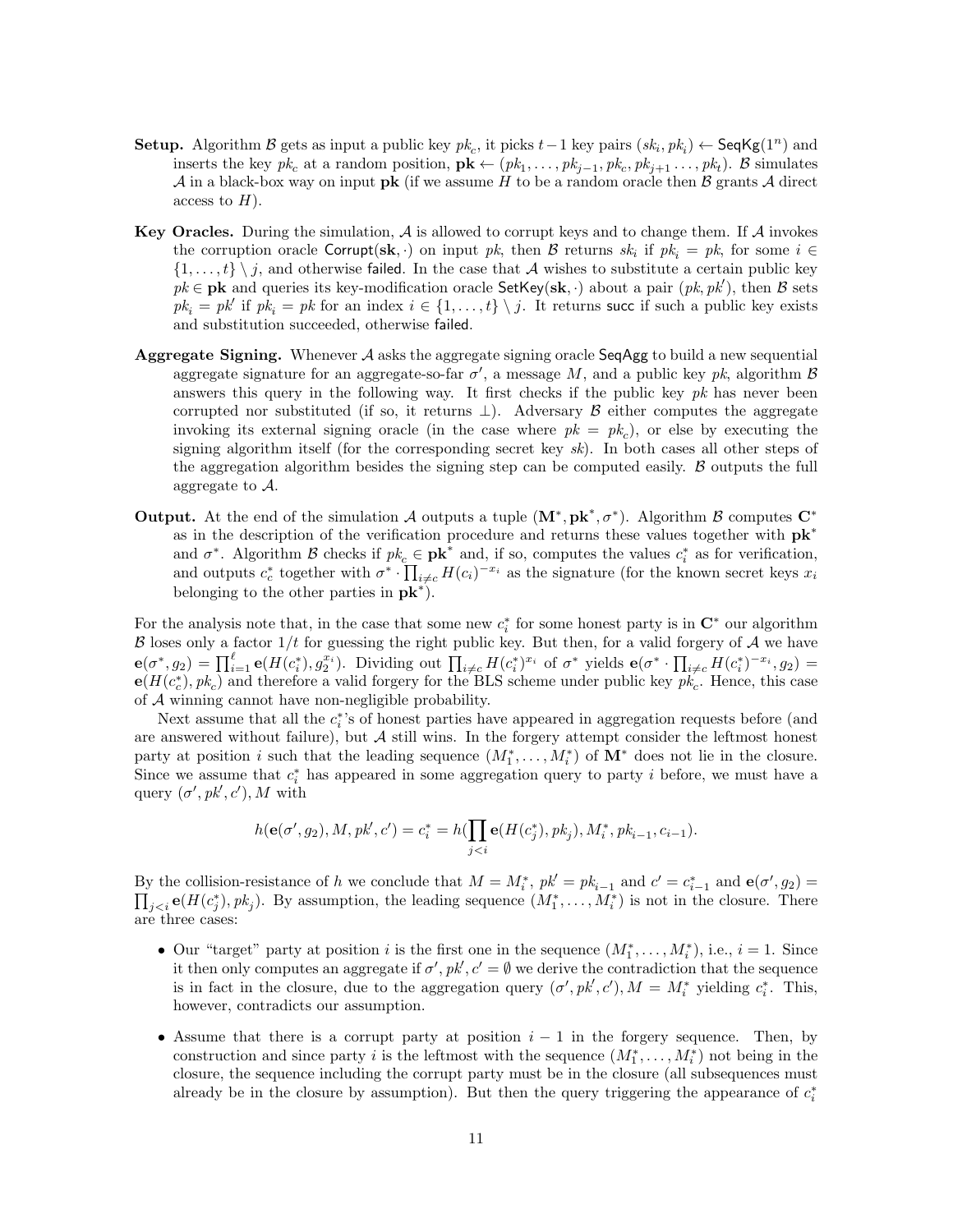again makes  $(M_1^*, \ldots, M_i^*)$  per definition also part of the closure. This is so since corrupt parties can "link" any trivial sequences.

• The final case is if there is an honest party at position  $i - 1$ . Note that our party at i only returns an aggregate if the signature s' is a valid signature for the incoming value  $c' = c_i^*$  under the same key  $pk' = pk_{i-1}$  of the honest party at position  $i-1$ . We conclude again that the adversary needs to make the honest party at some step sign  $c_i^*$  (or needs to forge a signature for honest party at  $i - 1$ , which would again contradict the security of the BLS signature scheme). However, by the collision resistance of h and noting that the function  $e(\cdot, g_2)$  is one-to-one, it follows that this requires the same input  $(\sigma'', p k'', c''), M'$  to the party at position  $i - 1$  as on the "closure path". Furthermore, the valid signatures  $s''$  for  $c''$  and  $s'$  for  $c'$  are unique, and it therefore follows again that the closure extends to the party at position  $i$ , contradicting again our assumption.

This shows that the adversary can win in this case with negligible probability only, and concludes the  $\Box$ 

We again note that, following the discussion in Section 3.3, we can easily get a (non history-free) signature scheme which is simultaneously also LMRS secure without the verification of signatures in the sequence, This is achieved by inserting the sequence of messages and public keys into the evaluation of the hash function h.

# 5 Security of Non-Sequential Aggregation Schemes

The common security model for non-sequential aggregate signatures of Boneh et al. [BGLS03] only considers limited attacks (akin to our weaker security notion), even though stronger notions may be desirable for some applications (similar to our strong notion). For the case of symmetric authentication this was already discussed in  $[EFG+10]$  by presenting an attack against an aggregate MAC scheme, that was outside of the previous security model. Here we show that a similar argumentation holds for aggregate signatures as well.

Mix-and-Match Attacks. We first recall the example of an "mix-and-match" attack that was given for aggregate MACs by Eikemeier et al. From an abstract point of view, the attack uses three aggregates for message sets  $\{M_1, M_2\}, \{M_3, M_2\}$  and  $\{M_1, M_4\}$  to derive a valid aggregate for a fourth pair  $\{M_3, M_4\}$ . The attack is not considered a security breach according to the model by [BGLS03]. Roughly, the shortcoming is due to the definition of "trivial" attacks: an adversary is usually not considered to succeed if the messages in the forgery have been authenticated individually during the attack. In the example above this means that *any* combination of the messages  $M_1, M_2, M_3, M_4$  cannot be used for a successful forgery, although only three of these combinations have actually appeared before. Ideally, however, an aggregation scheme should be considered insecure if an adversary is able to transform several aggregates into a new combination that has not been authenticated before.

More concretely, recall that an aggregate in the scheme by Boneh et al. is of the form  $\sigma = \prod \sigma_i$ for regular BLS signatures  $\sigma_i = H(M_i)^{x_i}$  for random oracle H, message  $M_i$  and secret key  $x_i$ . The public key is given by  $g^{x_i}$  and verification is performed with the help of the pairing operation. Given the replies

$$
\sigma_1 = H(M_1)^{x_1} \cdot H(M_2)^{x_2}, \quad \sigma_2 = H(M_3)^{x_1} \cdot H(M_2)^{x_2}, \quad \sigma_3 = H(M_1)^{x_1} \cdot H(M_4)^{x_2}
$$

to three aggregation queries for message sets  $\{M_1, M_2\}$ ,  $\{M_3, M_2\}$  and  $\{M_1, M_4\}$ , the adversary is able to compute a valid aggregate

$$
\sigma^* = \sigma_1^{-1} \cdot \sigma_2 \cdot \sigma_3 = H(M_3)^{x_1} \cdot H(M_4)^{x_2}
$$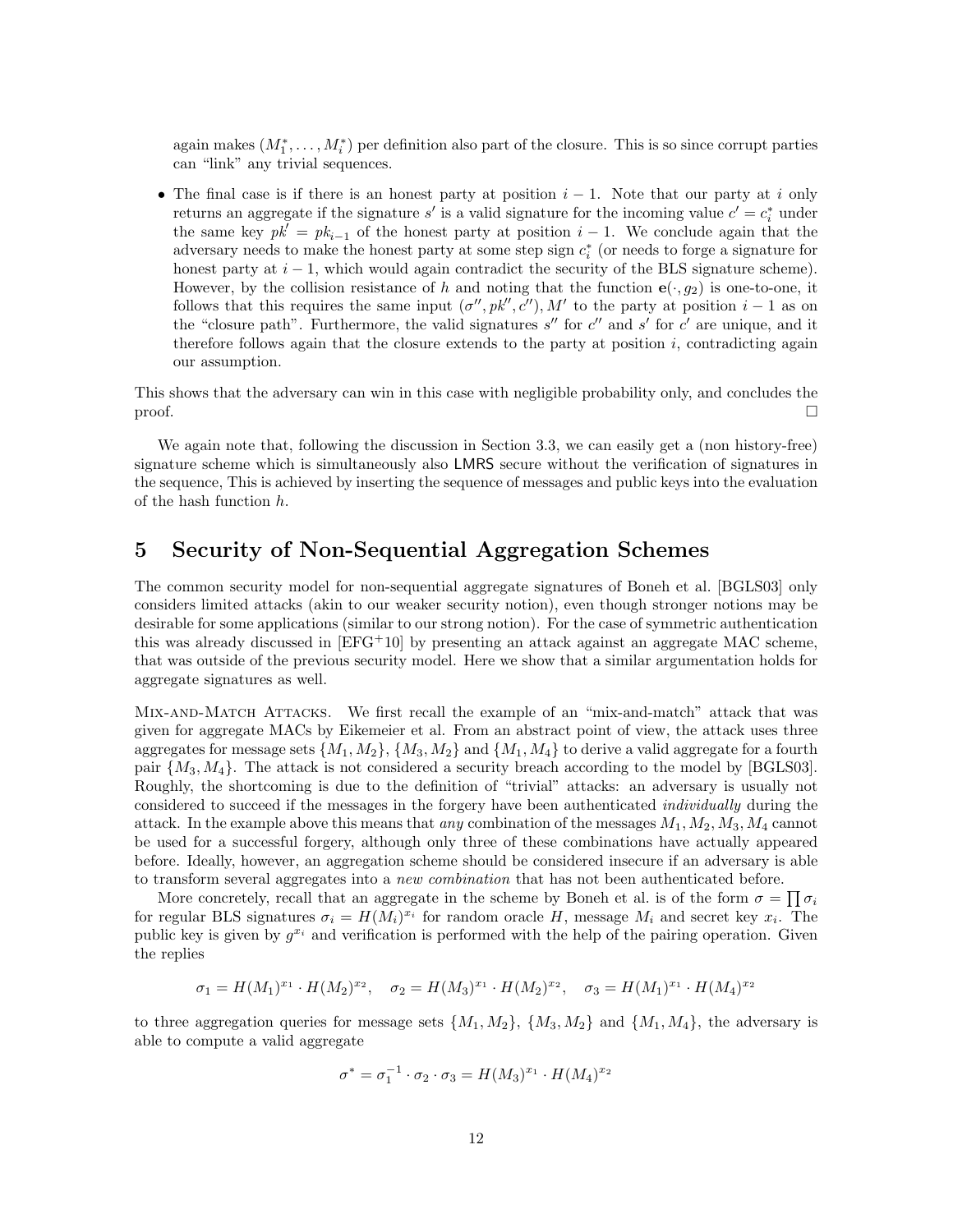for the set  $\{M_3, M_4\}$ . According to the definition of [BGLS03] this, however, does not constitute a security breach.

We discuss further attacks.

DELETION. Given two aggregates

$$
\sigma_1 = H(M_1)^{x_1} \cdot H(M_2)^{x_2} \cdot H(M_3)^{x_3}, \qquad \sigma_2 = H(M_2)^{x_2}
$$

for queried message sets  $\{M_1, M_2, M_3\}$ , and  $\{M_2\}$  respectively, an adversary against the BGLS scheme can *delete* the element  $H(M_2)^{x_2} = \sigma_2$  from the first aggregate by computing

$$
\sigma_1^* = \sigma_1 \cdot \sigma_2^{-1} = H(M_1)^{x_1} \cdot H(M_3)^{x_3}
$$

and thereby obtains a valid aggregate on the "fresh" set  $\{M_1, M_3\}$ .

RE-ORDERING. A re-ordering attack is an attack where an adversary learns a single aggregate  $\sigma_1$  on a sequence of messages  $M_1, M_2, M_3$  and outputs an aggregate on a new sequence of messages  $M_1, M_3, M_2$ . More precisely, given the reply

$$
\sigma_1 = H(M_1)^{x_1} \cdot H(M_2)^{x_2} \cdot H(M_3)^{x_3}
$$

to the aggregation query for message sets  $\{M_1, M_2, M_3\}$ , the adversary is able to reorder the elements inside the aggregate:

$$
\sigma_2^* = H(M_1)^{x_1} \cdot H(M_3)^{x_3} \cdot H(M_2)^{x_2}
$$

and obtains a valid "fresh" aggregate on the set In particular, this attack cannot be prevented by assuming a synchronized state among signers.

Extension. This attack holds by definition for any scheme that comes with a keyless aggregation algorithm, i.e., where even an untrusted party can aggregate signatures (or aggregates) together. However, in our model we consider such extensions of aggregates as valid forgeries. For BGLS the attack works as follows: Given the aggregates

$$
\sigma_1 = H(M_1)^{x_1} \cdot H(M_2)^{x_2} \cdot H(M_3)^{x_3} \qquad \sigma_2 = H(M_4)^{x_4} \cdot H(M_5)^{x_5}
$$

for queried message sets  $\{M_1, M_2, M_3\}$  and  $\{M_4, M_5\}$ , the adversary is able to extend the aggregates into

$$
\sigma_3^* = \sigma_1 \cdot \sigma_2 = H(M_1)^{x_1} \cdot H(M_2)^{x_2} \cdot H(M_3)^{x_3} \cdot H(M_4)^{x_4} \cdot H(M_5)^{x_5}
$$

which is a valid aggregate on the "fresh" set  $\{M_1, M_2, M_3, M_4, M_5\}$ .

Relation to Boneh's et al. Aggregate Extraction Problem. Our mix-and-match attack on the scheme of Boneh et al. [BGLS03] benefits from the fact that we can remove some signatures from the aggregate. Interestingly, the authors in [BGLS03] already address the question whether it is possible to extract any subset of (unknown) signatures from the aggregate or not. This problem is called aggregate-extraction-problem. Extracting even a single (unknown) signature from such an aggregate is equivalent to solving the computational Diffie-Hellman problem, as subsequently shown by Coron and Naccache [CN03]. Thus, in a sense, our result can also be seen as a generalization of the aggregate extraction problem with respect to the BGLS aggregate signature scheme, to a more general context where we not only consider the extraction of single signatures, but also the (re-)combination of aggregates (as discussed above).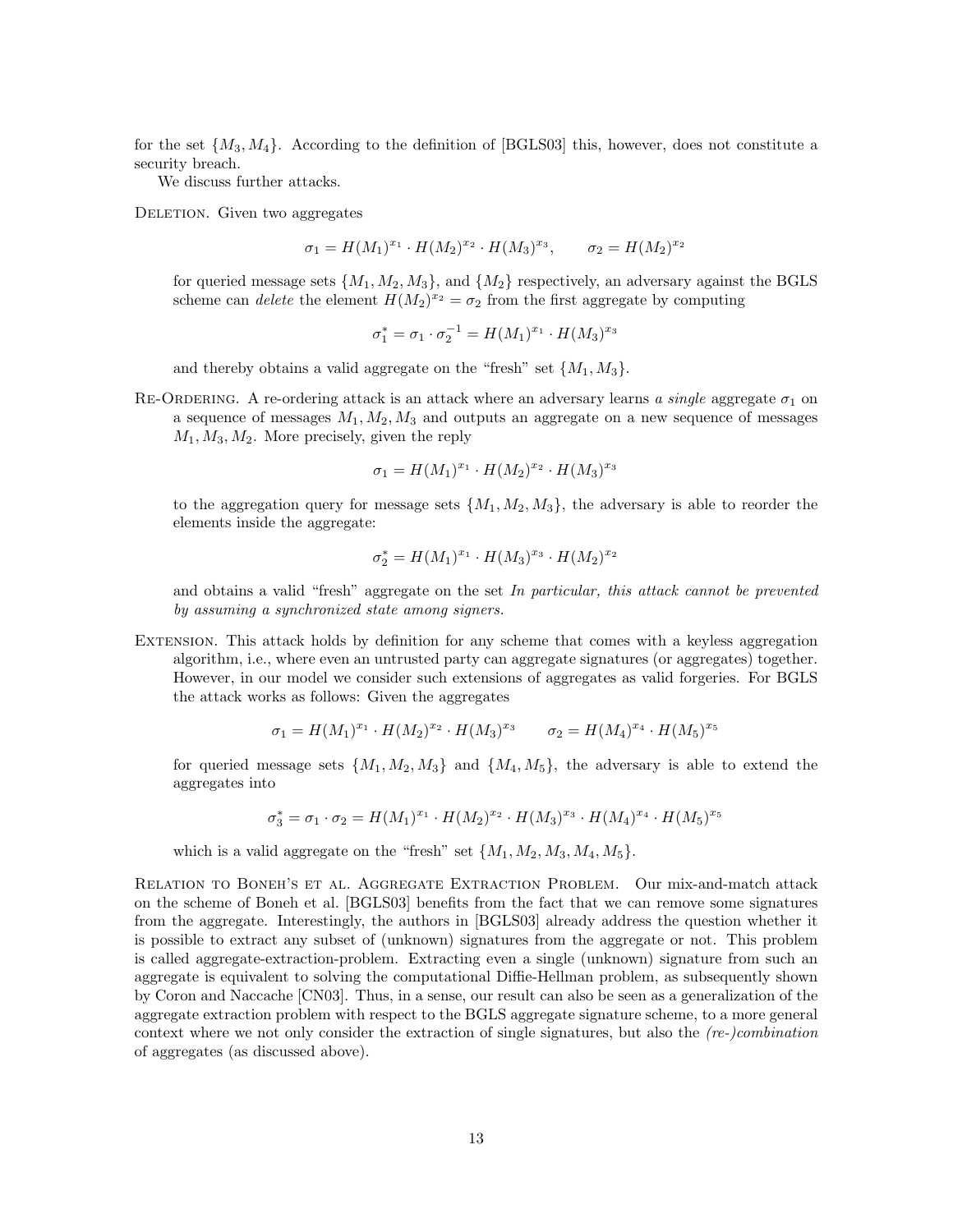Defining Stronger Aggregation Unforgeability. To derive a stronger security notion Eikemeier et al. adapt their notion and attack model for the sequential case, except that the aggregation oracle now takes unordered sets of messages and public keys. The definition of the closure for our signature case simplifies and is then given by

$$
\begin{aligned}\n\text{Closure}(Q_{\text{Agg}}, Q_{\text{Cor}}) &= \\
\left\{\bigcup_{M_A \in A} M_A \cup M_C \; \middle| \; A \subseteq Q_{\text{Agg}}, M_C \subseteq \bigcup_{pk^* \in Q_{\text{Cor}}} \{(pk^*, M) \, | \, M \in \{0, 1\}^*\}\right\}.\n\end{aligned}
$$

We remark again that it is unknown whether this notion can indeed be satisfied.

SYNCHRONIZED AGGREGATE SIGNATURES. A line of research studies aggregate signatures where signers share a synchronized clock [GR06, BJ10, AGH10], showing that efficient constructions under well known computational assumptions are possible in this model, even for unordered aggregation. Following this line, Eikemeier et al.  $[EFG+10]$  discuss how to derive MAC schemes secure according to a relaxed notion similar to the one above, and their ideas transfer to signatures as well. However, their solution still does not cover deletion attacks. Furthermore, it is of course preferable to avoid such synchronization assumptions.

## Acknowledgments

We thank Leo Reyzin for discussions and clarifications about [BGR11], especially about the (un)suitability of different security notions for the secure routing problem.

This work was supported by the Emmy Noether Program Fi 940/2-1 and the Heisenberg Program Fi 940/3-1 of the German Research Foundation (DFG) and by CASED (www.cased.de). This work was partially supported by the US Army Research Laboratory and the UK Ministry of Defense under Agreement Number W911NF-06-3-0001. The views and conclusions contained in this document are those of the authors and should not be interpreted as representing the official policies, either expressed or implied, of the US Army Research Laboratory, the US Government, the UK Ministry of Defense, or the UK Government. The US and UK Governments are authorized to reproduce and distribute reprints for Government purposes, notwithstanding any copyright notation herein. This work was also supported by the German Ministry for Education and Research (BMBF) through funding for the Center for IT-Security, Privacy and Accountability (CISPA — www.cispa-security.de). Part of the work of the second and third author done while being at Darmstadt University.

### References

- [AGH10] Jae Hyun Ahn, Matthew Green, and Susan Hohenberger. Synchronized Aggregate Signatures: New Definitions, Constructions and Applications. Proceedings of the Annual Conference on Computer and Communications Security (CCS), pages 473–484. ACM Press, 2010.
- [BGLS03] Dan Boneh, Craig Gentry, Ben Lynn, and Hovav Shacham. Aggregate and Verifiably Encrypted Signatures from Bilinear Maps. Advances in Cryptology — Eurocrypt'03, Lecture Notes in Computer Science, pages 416–432. Springer-Verlag, 2003.
- [BGOY08] Alexandra Boldyreva, Craig Gentry, Adam O'Neill, and Dae Hyun Yum. New Multiparty Signature Schemes for Network Routing Applications. ACM Trans. Inf. Syst. Secur., 12(1), 2008.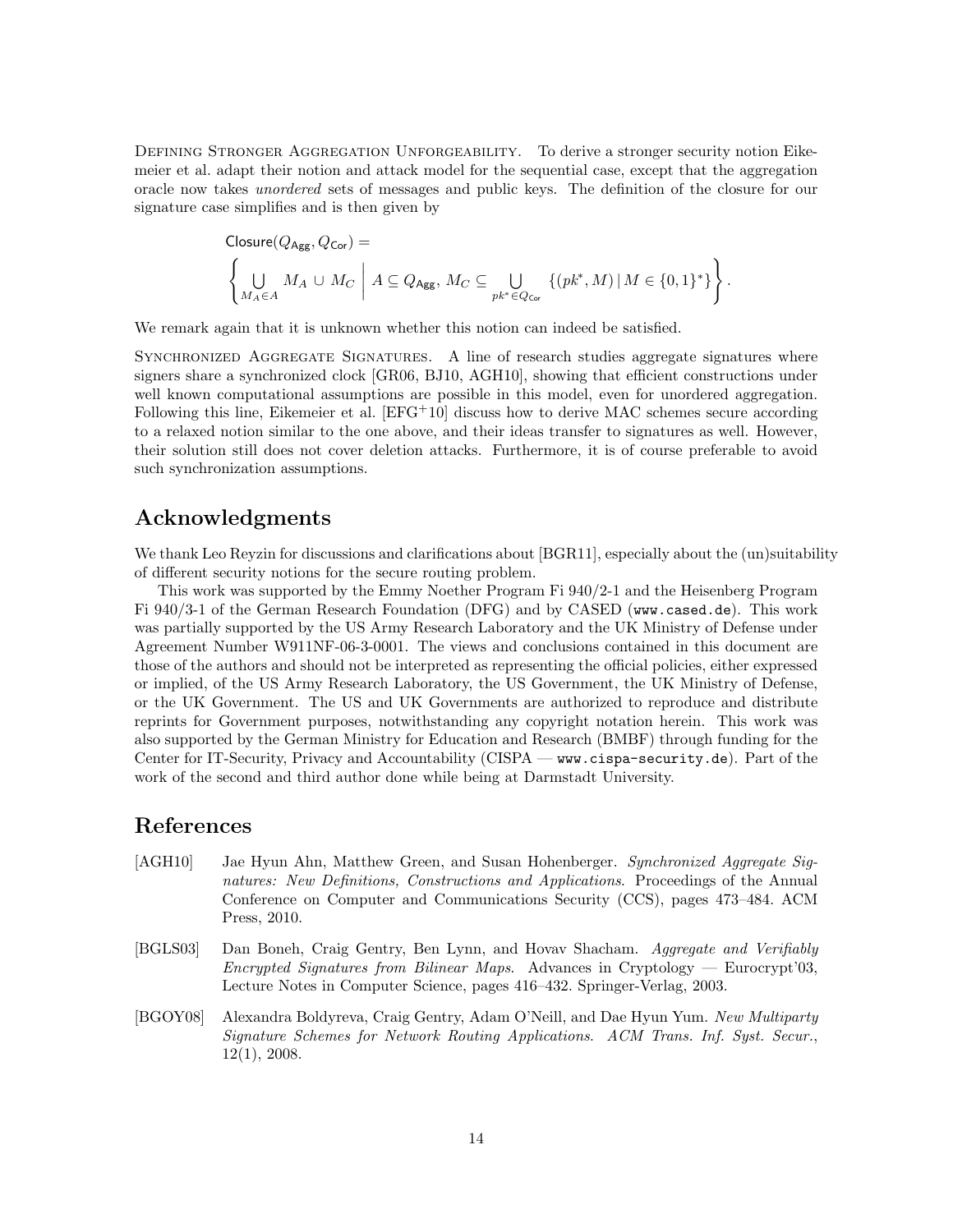- [BGR11] Kyle Brogle, Sharon Goldberg, and Leonid Reyzin. Sequential Aggregate Signatures with Lazy Verification. Cryptology ePrint Archive: Report 2011/222, 2011. http://eprint.iacr.org/2011/222l.
- [BJ10] Ali Bagherzandi and Stanislaw Jarecki. Identity-Based Aggregate and Multi-Signature Schemes Based on RSA. Public-Key Cryptography (PKC)'10, Volume 6056 of Lecture Notes in Computer Science, pages 480–498. Springer-Verlag, 2010.
- [BLS01] Dan Boneh, Ben Lynn, and Hovav Shacham. Short Signatures from the Weil Pairing. Advances in Cryptology — Asiacrypt2001, Volume 2248 of Lecture Notes in Computer Science, pages 514–532. Springer-Verlag, 2001.
- [BNN07] Mihir Bellare, Chanathip Namprempre, and Gregory Neven. Unrestricted Aggregate Signatures. ICALP 2007, Volume 4596 of Lecture Notes in Computer Science, pages 411–422. Springer-Verlag, 2007.
- [Bol03] Alexandra Boldyreva. Efficient Threshold Signatures, Multisignatures and Blind Signatures Based on the Gap-Diffie-Hellman-Group Signature Scheme. Public-Key Cryptography (PKC)'03, Volume 2567 of Lecture Notes in Computer Science, pages 31–46. Springer-Verlag, 2003.
- [CN03] Jean-Sébastien Coron and David Naccache. Boneh et al.'s k-Element Aggregate Extraction Assumption Is Equivalent to the Diffie-Hellman Assumption. Advances in Cryptology — Asiacrypt'03, Lecture Notes in Computer Science, pages 392–397. Springer-Verlag, 2003.
- [EFG+10] Oliver Eikemeier, Marc Fischlin, Jens-Fabian Goetzmann, Anja Lehmann, Peter Schroeder, Dominique Schroeder, and Daniel Wagner. *History-Free Aggregate Message* Authentication Codes. Security and Cryptography for Networks (SCN) 2010, Volume 6280 of Lecture Notes in Computer Science, pages 309–328. Springer-Verlag, 2010.
- [GR06] Craig Gentry and Zulfikar Ramzan. Identity-Based Aggregate Signatures. Public-Key Cryptography (PKC)'06, Volume 3958 of Lecture Notes in Computer Science, pages 257–273. Springer-Verlag, 2006.
- [Lep11] Matthew Lepinski. BGPSEC Protocol Specification. IETF Internet-Draft, 2011.
- [LMRS04] Anna Lysyanskaya, Silvio Micali, Leonid Reyzin, and Hovav Shacham. Sequential Aggregate Signatures from Trapdoor Permutations. Advances in Cryptology — Eurocrypt'04, Lecture Notes in Computer Science, pages 74–90. Springer-Verlag, 2004.
- [LOS<sup>+</sup>06] Steve Lu, Rafail Ostrovsky, Amit Sahai, Hovav Shacham, and Brent Waters. Sequential Aggregate Signatures and Multisignatures Without Random Oracles. Advances in Cryptology — Eurocrypt'06, Lecture Notes in Computer Science, pages 465–485. Springer-Verlag, 2006.
- [MOR01] Silvio Micali, Kazuo Ohta, and Leonid Revzin. Accountable-subgroup multisignatures: extended abstract. ACM Conference on Computer and Communications Security'01, pages 245–254. ACM Press, 2001.
- [Nev08] Gregory Neven. *Efficient Sequential Aggregate Signed Data*. Advances in Cryptology -Eurocrypt'08, Lecture Notes in Computer Science, pages 52–69. Springer-Verlag, 2008.
- [Sch11] Dominique Schröder. How to Aggregate the CL Signature Scheme. ESORICS 2011, Lecture Notes in Computer Science. Springer-Verlag, 2011.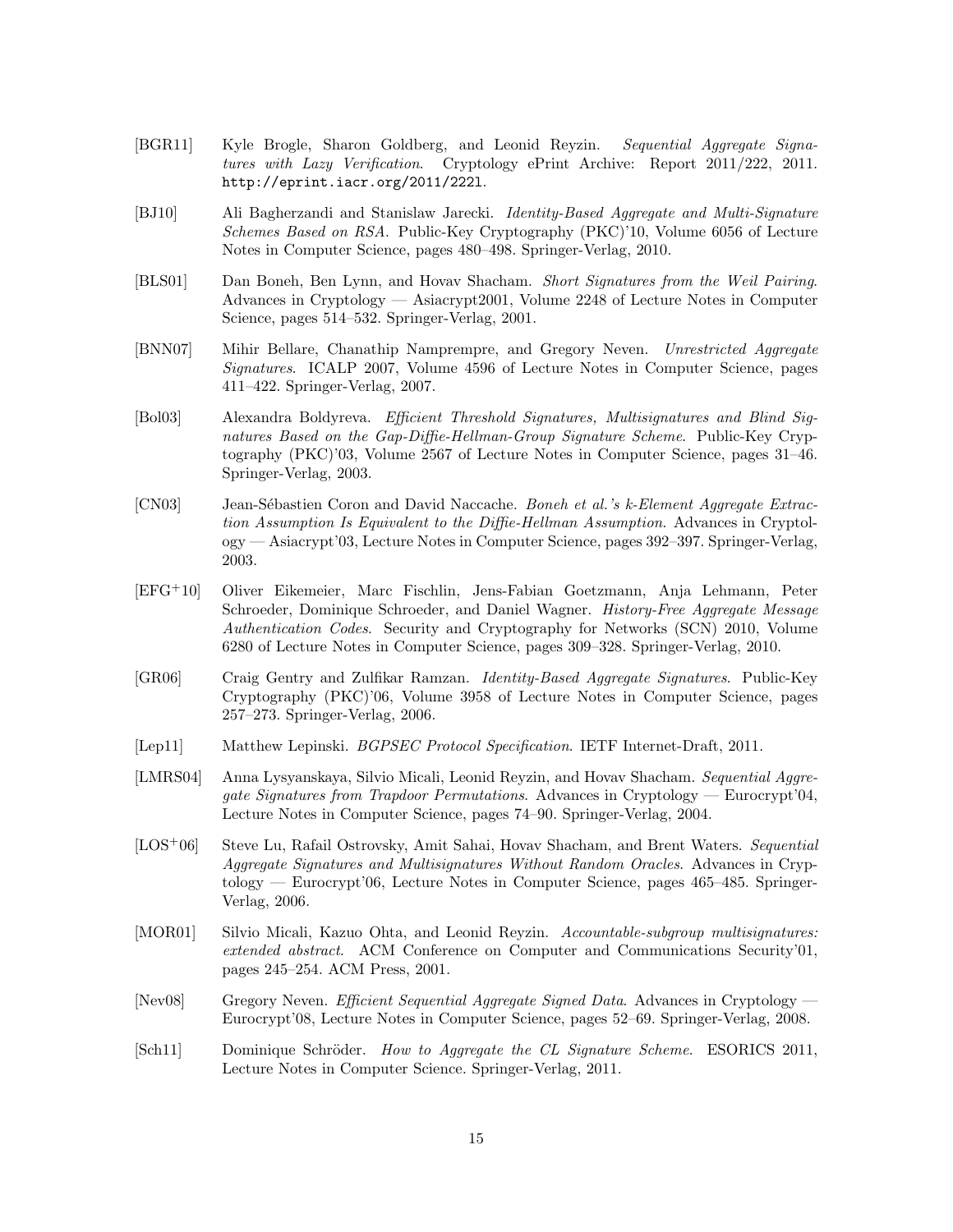# A (Mezzo) Aggregation Unforgeability vs. LMRS

### A.1 Aggregation Unforgeability vs. LMRS

We give separating examples starting from secure schemes in both models and show that we can derive schemes which are secure only according to one of the two definitions.

SEPARATING EXAMPLE  $#1$ . In the first example we show that unforgeability according to LMRS does not imply history-free security. Assume that there exist a sequential aggregate signature scheme SAS = (SeqKg, SeqAgg, SeqAggVf) that is secure in both models. Then there exists a sequential aggregate signature which is sequentially unforgeable but not aggregation unforgeable.

We modify SAS to SAS<sup>\*</sup> such that it loses its history-free security while the corresponding historydependent scheme stays secure. We define SAS<sup>∗</sup> as follows:

- SeqKg remains unchanged
- SeqAgg<sup>\*</sup>(sk, M,  $\sigma'$ , M, pk) outputs  $(\sigma', \sigma)$  with  $\sigma \leftarrow$  SeqAgg(sk, M,  $\sigma'$ , M, pk).
- SeqAggVf<sup>\*</sup>(pk, M,  $(\sigma', \sigma)$ ) outputs SeqAggVf(pk, M,  $\sigma$ ).

The adversary in the LMRS model gets a single challenge key  $pk_c$  and has access to a sequential aggregate signing oracle only on that challenge key. On querying the oracle about  $((\mathbf{pk}', \mathbf{M}', \sigma'),$ M,  $pk_c$ ) the adversary now obtains the pair  $(\sigma', \sigma)$  where  $\sigma$  is the new aggregate and  $\sigma'$  the provided aggregate-so-far. Thus, compared to the signature scheme SAS which we assumed to be secure, the adversary does not learn any new information, since the additional output value  $\sigma'$  is the same value that the adversary used when invoking the oracle.

However, in the security-model of history-free schemes, the adversary is given access to an oracle that outputs an aggregate signature even for a sequence of additional messages and public keys. Thereby, the intermediate signatures are not issued by the oracle, such that computing a valid signature for a prefix of the queried sequence is already deemed a successful forgery. When using the modified scheme SAS<sup>\*</sup> and querying the oracle about some sequence  $(\sigma', \mathbf{M}, \mathbf{pk})$  with  $|\mathbf{M}| = |\mathbf{pk}| = i \geq 2$ the adversary always obtains the second-to-last signature  $\sigma_{i-1}$  "for free". Thus, by simply outputting the prefix of the queried sequence, i.e.,  $\mathbf{M}^* = (M_1, \ldots, M_{i-1}), \mathbf{p}\mathbf{k}^* = (pk_1, \ldots, pk_{i-1})$  together with  $\sigma_{i-1}$ , the adversary in the history-free model always wins.

SEPARATING EXAMPLE  $#2$ . In the second example we show that for a specific sequential aggregate signature scheme, there exist a successful adversary against the LMRS unforgeability, while any attacker against the history-free notion of unforgeability fails.

Assume that  $SAS = (SeqKg, SeqAggVf)$  is an unforgeable sequential aggregate signature scheme in both models Then we can construct a scheme  $SAS^*$  where

- SeqKg<sup>\*</sup> works as SeqKg but appends the bit '1' to the issued public key, i.e.,  $pk^* = pk||1$
- SeqAgg<sup>\*</sup>((pk, M,  $\sigma_{i-1}$ ),  $M_i$ ,  $pk_i^*$ ) parses the public key as  $pk_i^* = pk_i ||b$ . For  $b = 0$ , it computes  $\sigma_i \leftarrow \textsf{SeqAgg}((\textbf{pk}, \textbf{M}, \sigma_{i-1}), 0^n, \textit{pk}_i)$  for the message  $0^n$  and the shortened key. For  $b = 1$ , it outputs  $\sigma_i \leftarrow \mathsf{SeqAgg}((\mathbf{pk}, \mathbf{M}, \sigma_{i-1}), 1||M_i, pk_i).$
- SeqAggVf<sup>\*</sup>( $\mathbf{pk}, \mathbf{M}, \sigma$ ) proceeds as follows: for  $i = 1 \dots |M|$ 
	- − it parses the public key as  $pk_i^* = pk_i || b$  and sets  $pk_i' = pk_i$
	- if  $b = 0$  set  $m'_i = 0^n$ , else  $m'_i = 1||M_i$

and outputs  $\textsf{SeqAggVf}(pk', M', \sigma)$  for the modified messages  $\mathbf{M}' = (m'_1, \dots, m'_i)$  and public keys  $\mathbf{pk}' = (pk_1, \ldots pk_i).$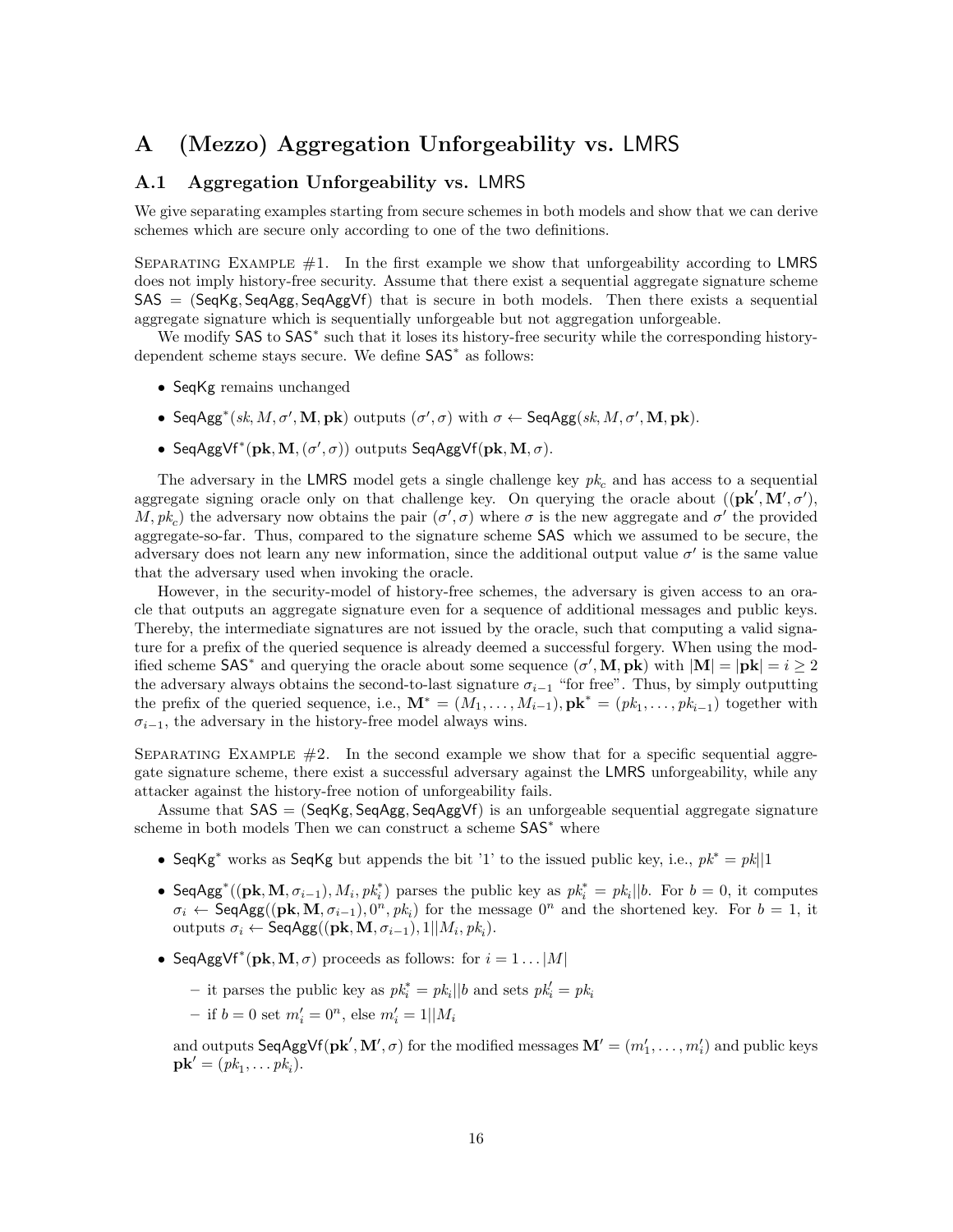The modification basically creates colliding signatures when the public key, for which the signatures are issued, ends with '0'. However, honestly generated public keys always ends with the bit '1', where the signature scheme operates exactly like the original secure scheme.

An adversary in the LMRS model is allowed to choose all public keys except for the challenge key  $pk_c$ . Hence it can create a key  $pk||0$  and compute an aggregate signature  $\sigma$  on some arbitrary message M. The aggregate  $\sigma$  is then valid for all possible messages under the key  $pk||0$ . By querying the sequential aggregate signing oracle on the aggregate-so-far  $(pk||0, M, \sigma)$  and the additional message  $M_c$  to be signed for the key  $pk_c$  it receives the new aggregate  $\sigma'$ . The adversary can now choose any message  $\overline{M}\neq M$  and output  $((pk||0)||pk_c, \overline{M}||M_c, \sigma')$  as its forgery. The LMRS definition only requires that the sequence of messages was not queried to the signature oracle before, thus the combination  $\overline{M}||M_c$  is considered non-trivial. Since  $\overline{M}$  and M have the same intermediate signature  $\sigma$  the aggregate  $\sigma'$  is a valid signature for  $\overline{M}||M_c$ , too.

It is not possible to translate this attack into an successful attack in the model of history-free schemes. Therein, in order to exploit the colliding signatures, an adversary has to corrupt an honestly generated key-pair, and then substitute the public key by using the key-setting oracle. However, prepending any message/signature tuples of corrupted signers to an queried aggregate is considered as trivial in our model. Thus all possible messages for  $\overline{M}$  under some key  $pk||0$  are contained in the closure and can not be used to create a forgery. For honestly generated keys, the security transfers from the original scheme.

### A.2 Mezzo Aggregation Unforgeability vs. LMRS

We next show that also the weaker notion of mezzo aggregation unforgeability is incomparable to the model of LMRS. In contrast to aggregation unforgeability, we consider signatures for prefixes of queried sequences in the weaker model as trivial, which is modeled by an oracle that adds only single messages to an aggregate, such that all intermediate aggregated data is contained in the closure of  $\mathcal{A}$ 's queries. Thus, the first separating example described above does not carry over to our weaker notion. However, the second example exploits the different handling of messages of corrupted users, which is the same in both variants of history-free unforgeability and thus transfers to the mezzo aggregation unforgeability as well. In a further example we can construct a scheme that is mezzo aggregation unforgeable but not sequential unforgeable.

SEPARATING EXAMPLE  $\#3$ . Let  $SAS = (SeqKg, SeqAgg, SeqAggVf)$  be a sequential aggregate signature scheme that is unforgeable according to both definitions. Then we can construct a scheme  $SAS^*$ where

- SeqKg remains unchanged
- SeqAgg<sup>\*</sup> cuts off the last bit of the given aggregate-so-far  $\sigma'$  and runs SeqAgg on the shortened aggregate and the other input data. It then appends '0' to the obtained new aggregate, i.e.  $\sigma^* = \sigma || 0$  where  $\sigma \leftarrow$  SeqAgg.
- SeqAggVf<sup>\*</sup> deletes the last bit of the given aggregate signature  $\sigma^*$  and invokes SeqAggVf on the shorten signature and the input data.

In the modified scheme one can easily derive from any valid aggregate signature  $\sigma^*$  a second valid signature by flipping the last bit.

The adversary in the history-free model benefits from that modification, when it uses its signing oracle to compute an aggregate for some sequence of messages  $M_i$  under public keys  $pk_i$  step by step. When it receives  $\sigma_{i-1}^* = \sigma_{i-1} || 0 \leftarrow \textsf{SeqAgg}^*(\sigma_{i-2}^*, M_{i-1}, pk_{i-1})$  it flips the last bit of  $\sigma_{i-1}^*$  before querying the oracle on the subsequent message  $M_i$ . The adversary then obtains the aggregate  $\sigma_i^*$  for the sequence  $M_i$ , but  $M_i$  is not contained in the closure. Due to bit flipping, the function Trivial $_{Q_{\text{Seq}},Q_{\text{Cor}}}$ does not recognize  $\sigma_{i-1}$ ||1 as a response of the signing oracle and thus does not consider the sequence